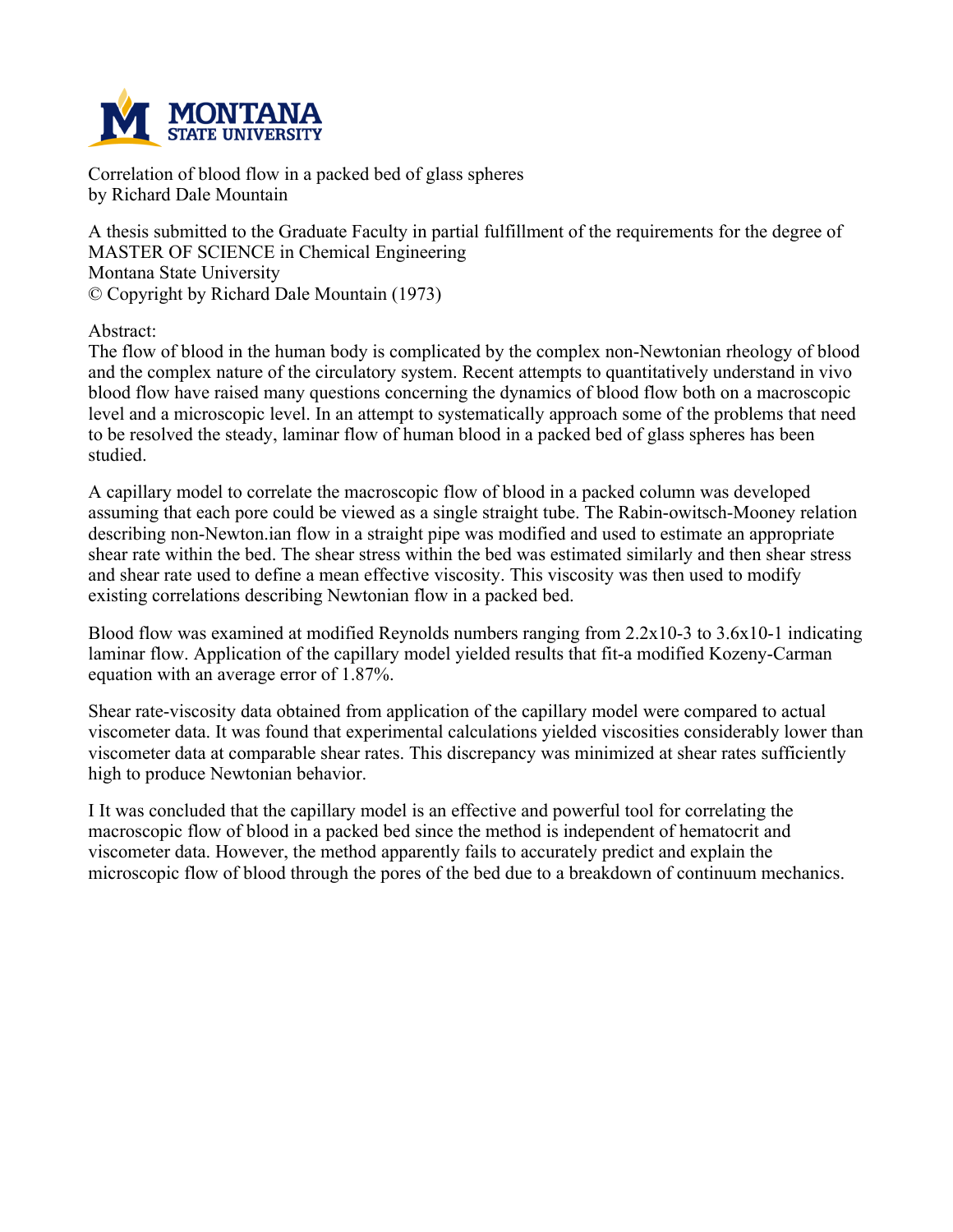## Statement of Permission to Copy

In presenting this thesis in partial fulfillment of the requirements for an advanced degree at Montana State. University, I agree that the Library shall make it freely available for inspection. I further agree that permission for extensive copying of this thesis for scholarly purposes may be granted by my major professor, or, in his absence, by the Director of Libraries. It is understood that any copying or publication of this thesis for financial gain shall not be allowed without my written permission.

Signature Ruhand D. Mountain Date July 26, 1973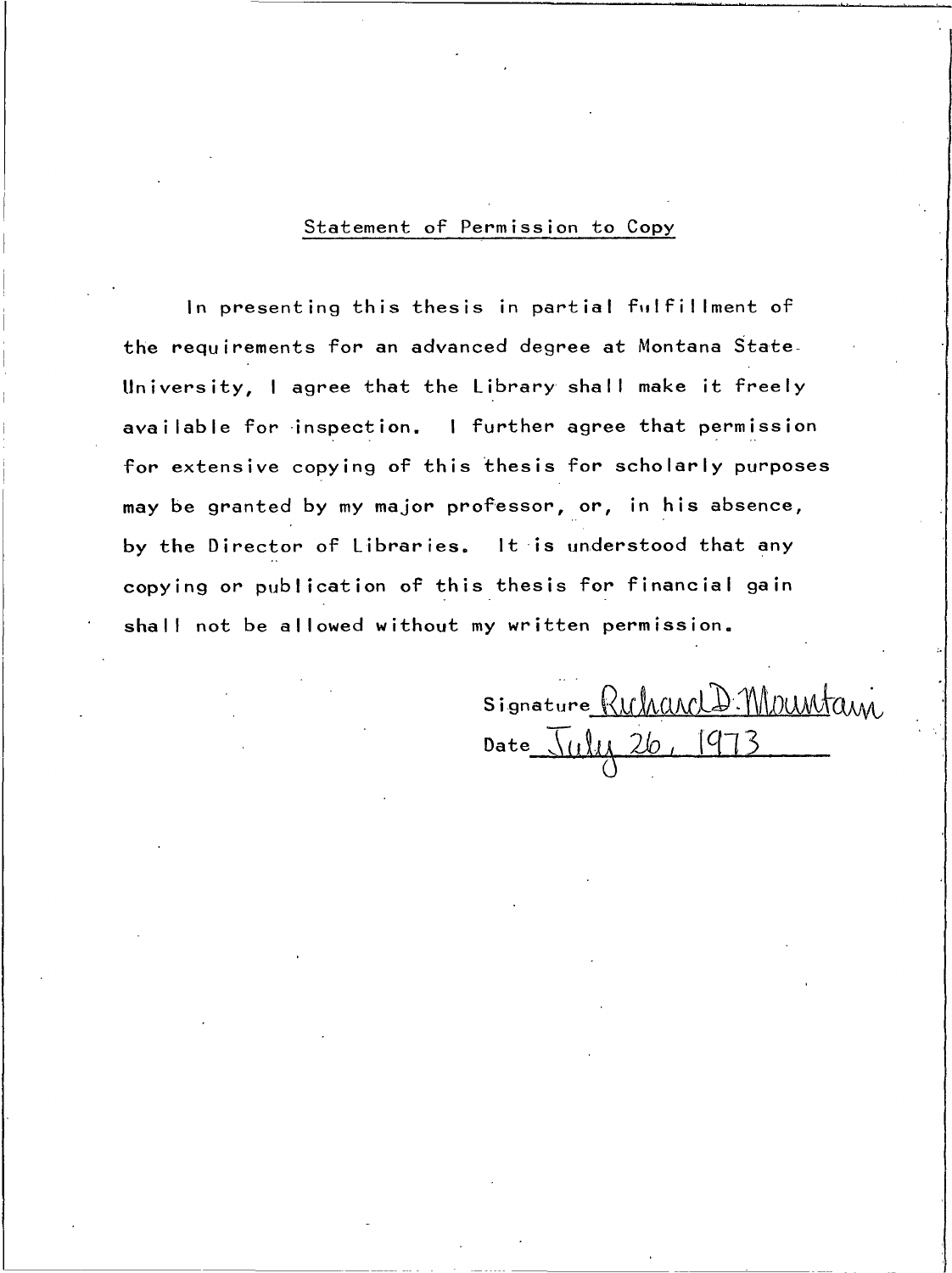# CORRELATION OF BLOOD FLOW IN A PACKED BED OF GLASS SPHERES

by

RICHARD DALE MOUNTAIN

A thesis submitted to the Graduate Faculty in partial<br>fulfillment of the requirements for the degree

 $\circ$ f

### MASTER OF SCIENCE

in.

# Chemical Engineering

Approved:

Head, Major Department

 $\zeta_0$  $\zeta_1$  $\zeta_2$ 

Chairman, Examining Committee

Graduate Dean

MONTANA STATE UNIVERSITY Bozeman, Montana

August 1973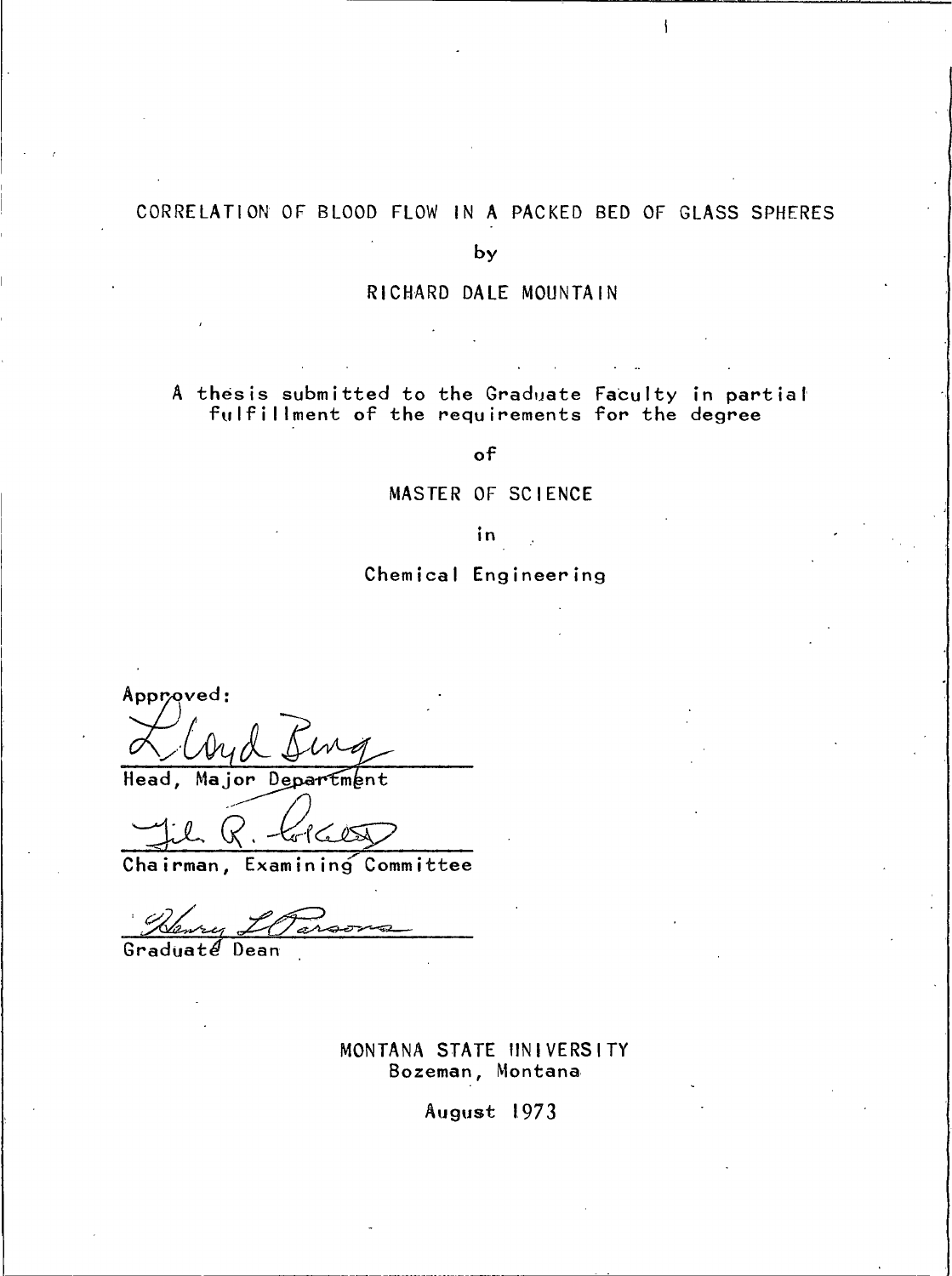### ACKNOWLEDGMENT

The author wishes to thank the faculty of the Montana State University Department of Chemical Engineering for their advice and assistance. A special note of thanks must go to Dr. Giles R. Cokelet who invariably provided both the theoretical proficiency and practical ingenuity necessary for completion of this research.

The author received a National Science Foundation Traineeship for the period September 1972 to September  $1973.$ This, and other assistance provided by Montana State University, has been greatly appreciated.

iii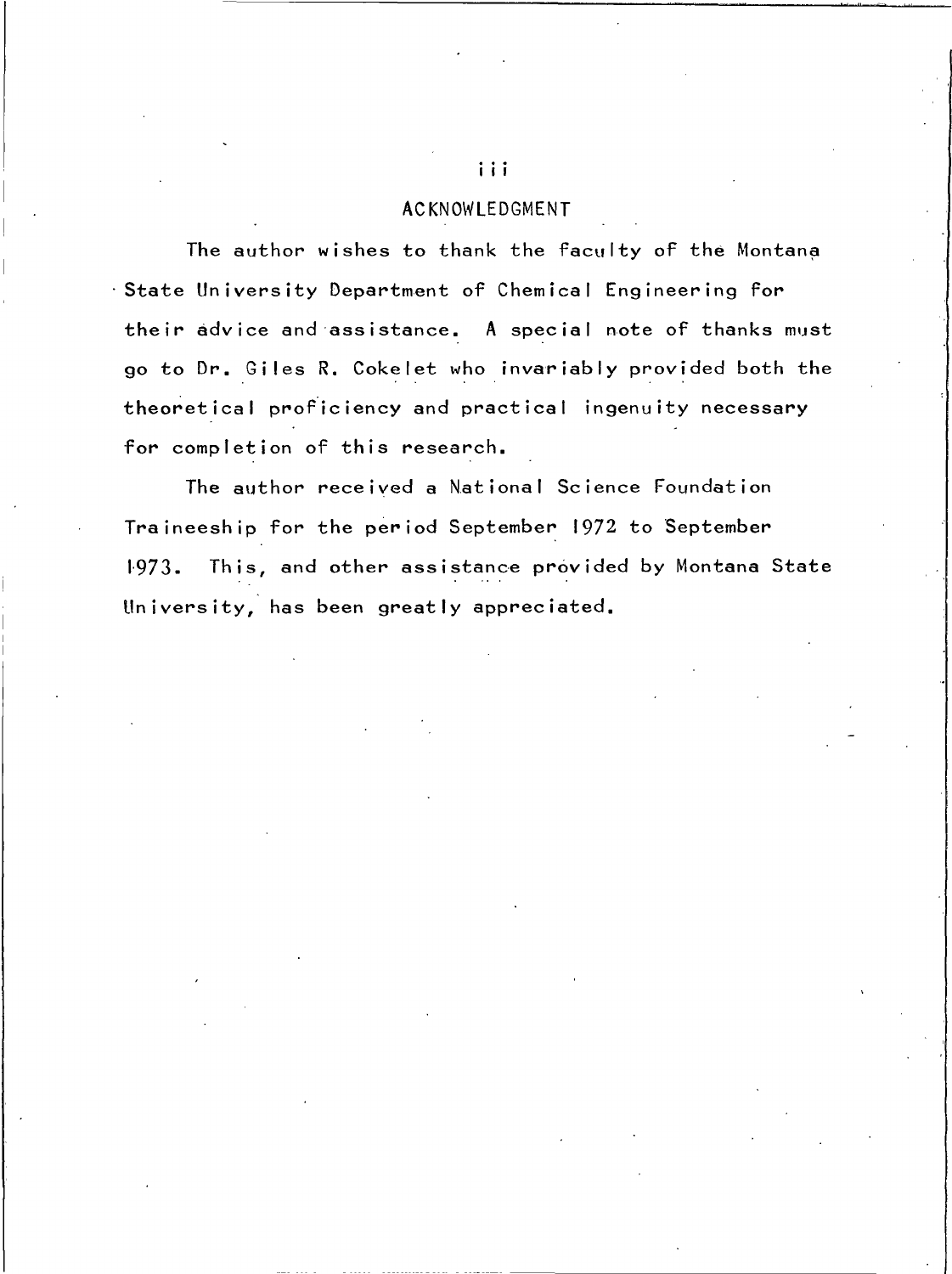# TABLE OF CONTENTS

l.

 $\bar{z}$ 

| INTRODUCTION<br>. 1                           |
|-----------------------------------------------|
| THEORETICAL CONSIDERATIONS 10                 |
| Newtonian Flow Through Packed Beds 10         |
| Non-Newtonian Flow and the Capillary Model 12 |
| EXPERIMENTAL APPARATUS AND PROCEDURE 22       |
| Experimental Apparatus 22                     |
|                                               |
|                                               |
| Syringe Pump Calibration 26                   |
| Transducer Calibration 28                     |
| Entrance and Wall Effects 31                  |
| Determination of Void Fraction  33            |
| EXPERIMENTAL RESULTS AND DISCUSSION 35        |
| Correlation of Newtonian Flow 35              |
| Effective Pore Diameter37                     |
| Correlation of Blood Flow 40                  |
| The Packed Bed as a Viscometer 53             |
| Recommendations for Further Work 61           |
| . 63<br>CONCLUSIONS                           |

 $i \vee$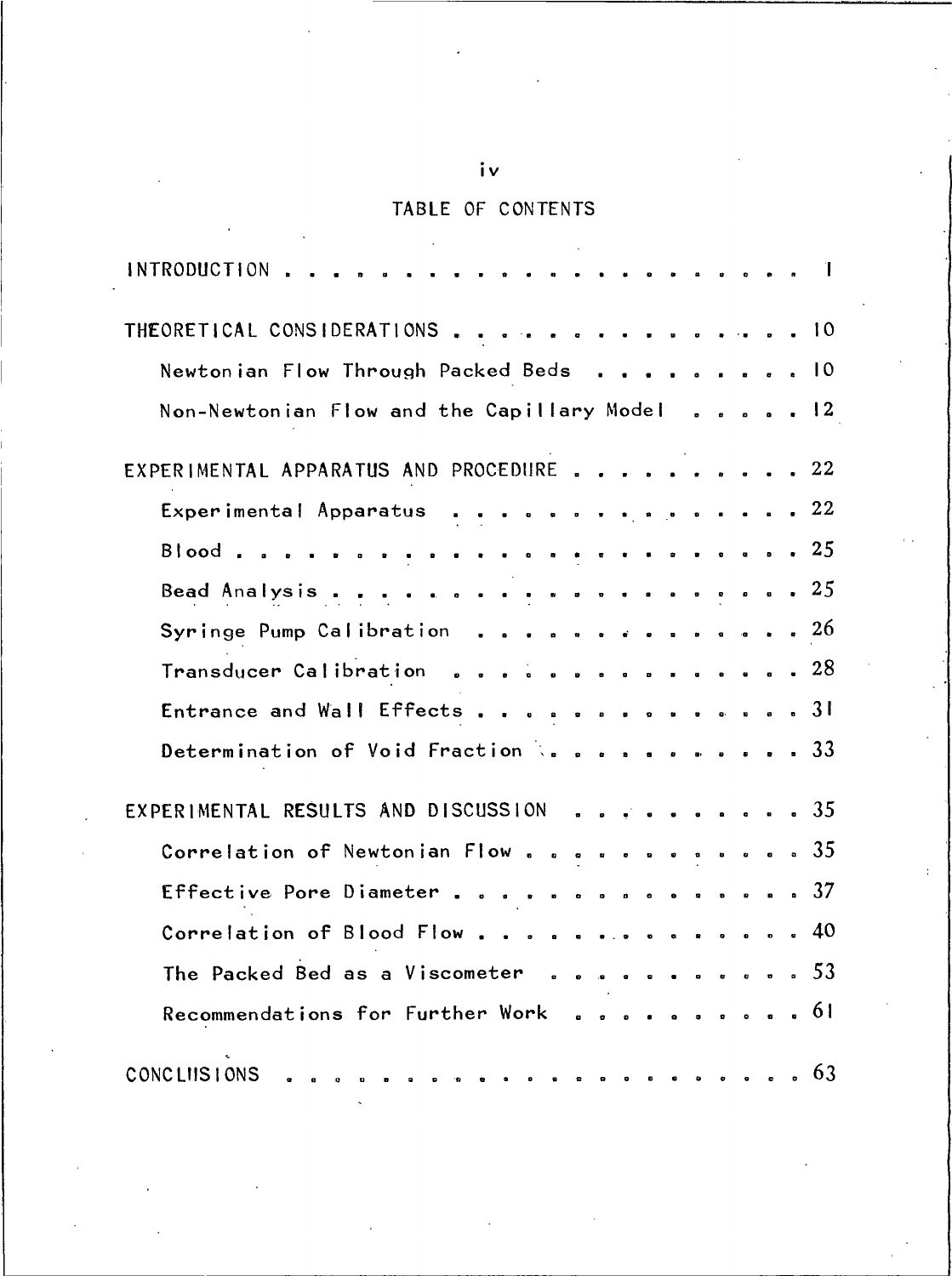# TABLE OF CONTENTS (continued)

| Derivation of Rabinowitsch-Mooney Relation 65                   |  |  |  |
|-----------------------------------------------------------------|--|--|--|
| the contract of the contract of the contract of the contract of |  |  |  |
|                                                                 |  |  |  |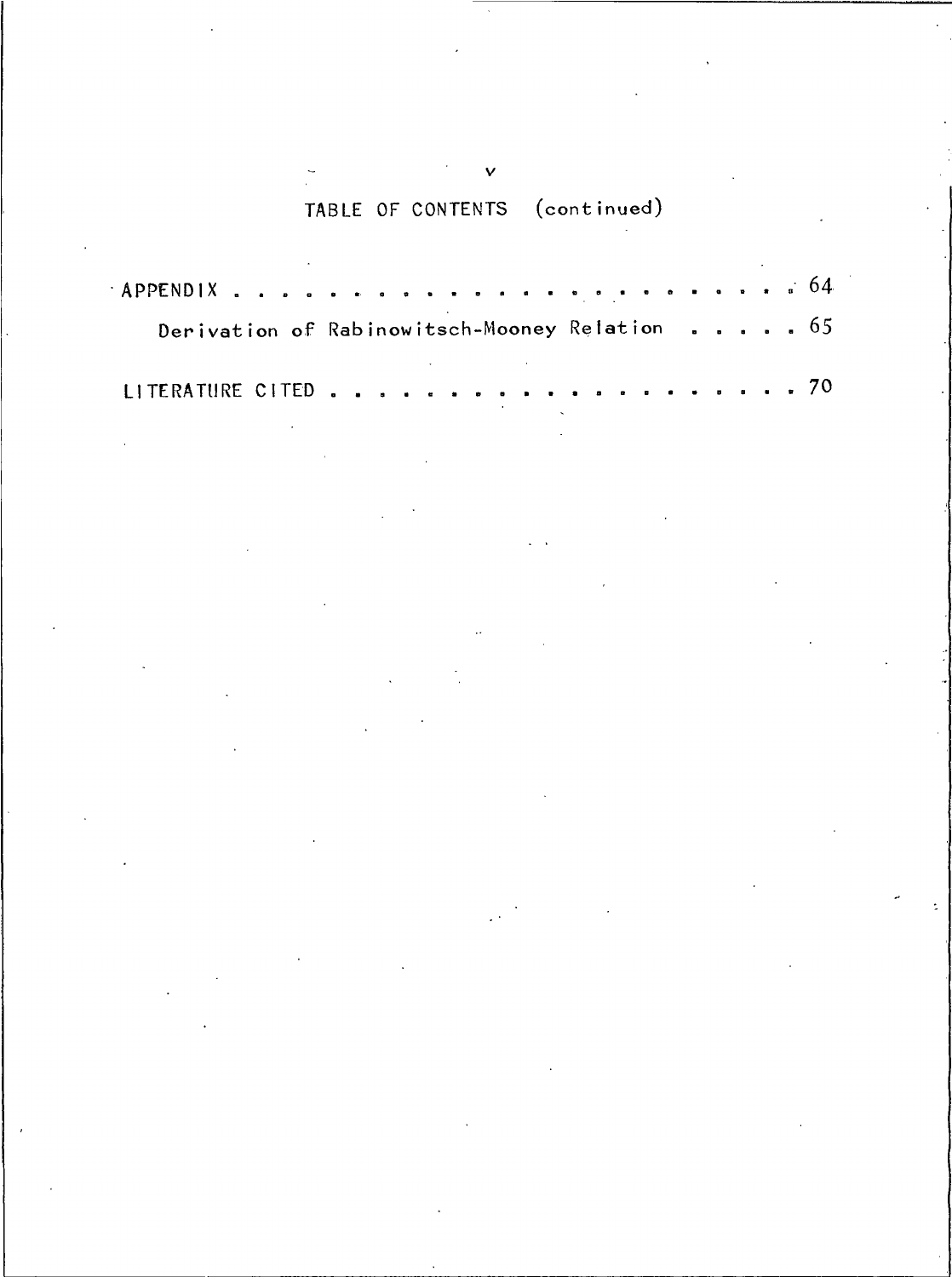# LIST OF TABLES

| $\mathbf{I}$   | Correlation of Newtonian water flow 36                                                      |
|----------------|---------------------------------------------------------------------------------------------|
| $\mathbf{H}$   | Determination of effective pore diameter<br>from Newtonian flow of water $\ldots$ 39        |
| $111 -$        | Application of capillary model to blood<br>flow, hematocrit= $16.8\%$ 41                    |
| IV             | Application of capillary model to blood<br>flow, hematocrit= $34.5%$ 42                     |
| $\mathsf{V}^-$ | Application of capillary model to blood<br>flow, hematocrit= $48.5\%$ 43                    |
|                | VI Application of capillary model to blood<br>flow, hematocrit=40.3% plus $0.5%$ Dextran 44 |
| V <sub>1</sub> | Correlation of blood flow,<br>hematocrit=16.8% 45                                           |
| V111           | Correlation of blood flow,<br>hematocrit=34.5% 46                                           |
| X              | Correlation of blood flow,<br>hematocrit=48.5% 47                                           |
| $\mathsf{X}$   | Correlation of blood flow,<br>hematocrit=40.3% plus $0.5%$ Dextran 48                       |

 $\mathbf{v}^{\dagger}$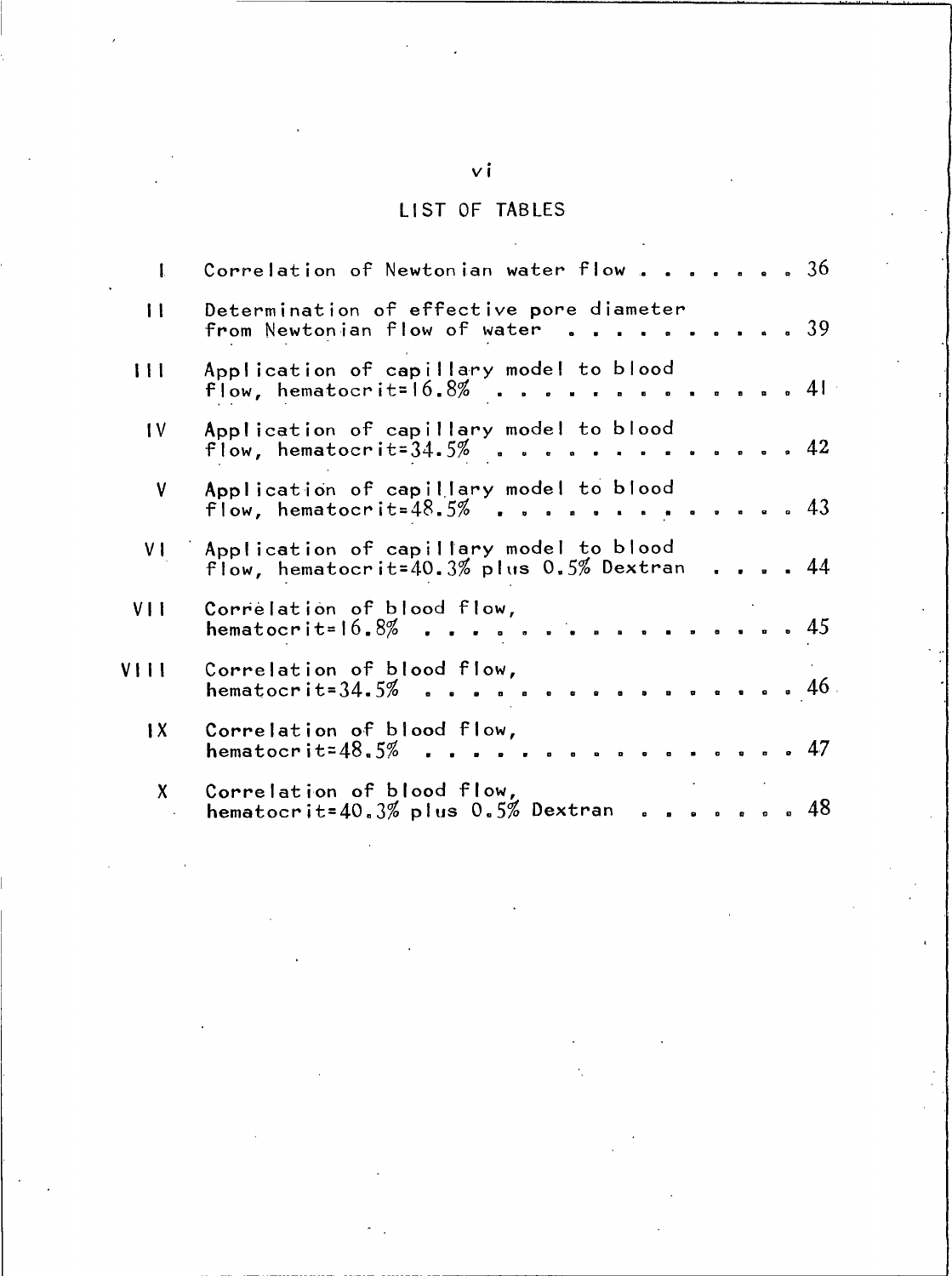# $vii = 1$

# LIST OF FIGURES

| $\overline{1}$   | General behavior of Newtonian flow<br>through packed beds 13                                    |
|------------------|-------------------------------------------------------------------------------------------------|
| $\boldsymbol{2}$ | General schematic diagram of experimental                                                       |
| $\mathfrak{Z}$   | Schematic diagram of column used $\ldots$ 24                                                    |
| 4                | Photomicrographs of glass beads 27                                                              |
| 5                | Schematic diagram of transducer<br>calibration apparatus 29                                     |
| 6                | Transducer calibration data 30                                                                  |
| $\overline{7}$   | Experimental set-up utilized to examine<br>possible entrance effects 32                         |
| 8                | Mödified friction factor vs. modified Reynolds<br>number for laminar Newtonian flow of water 38 |
| 9                | Modified friction factor vs. modified Reynolds<br>number for laminar blood flow through a       |
| $\mathbf 0$      | Blood viscosity vs. shear rate as calculated<br>by capillary model 54                           |
| $\mathbf{I}$     | Comparison of experimental calculations to<br>viscometer data, $H=16.8\%$ 56                    |
| $\overline{2}$   | Comparison of experimental calculations to<br>viscometer data, $H = 34.5%$ 57                   |
| $\overline{3}$   | Comparison of experimental calculations to<br>viscometer data, $H = 48.5\%$ 58                  |

)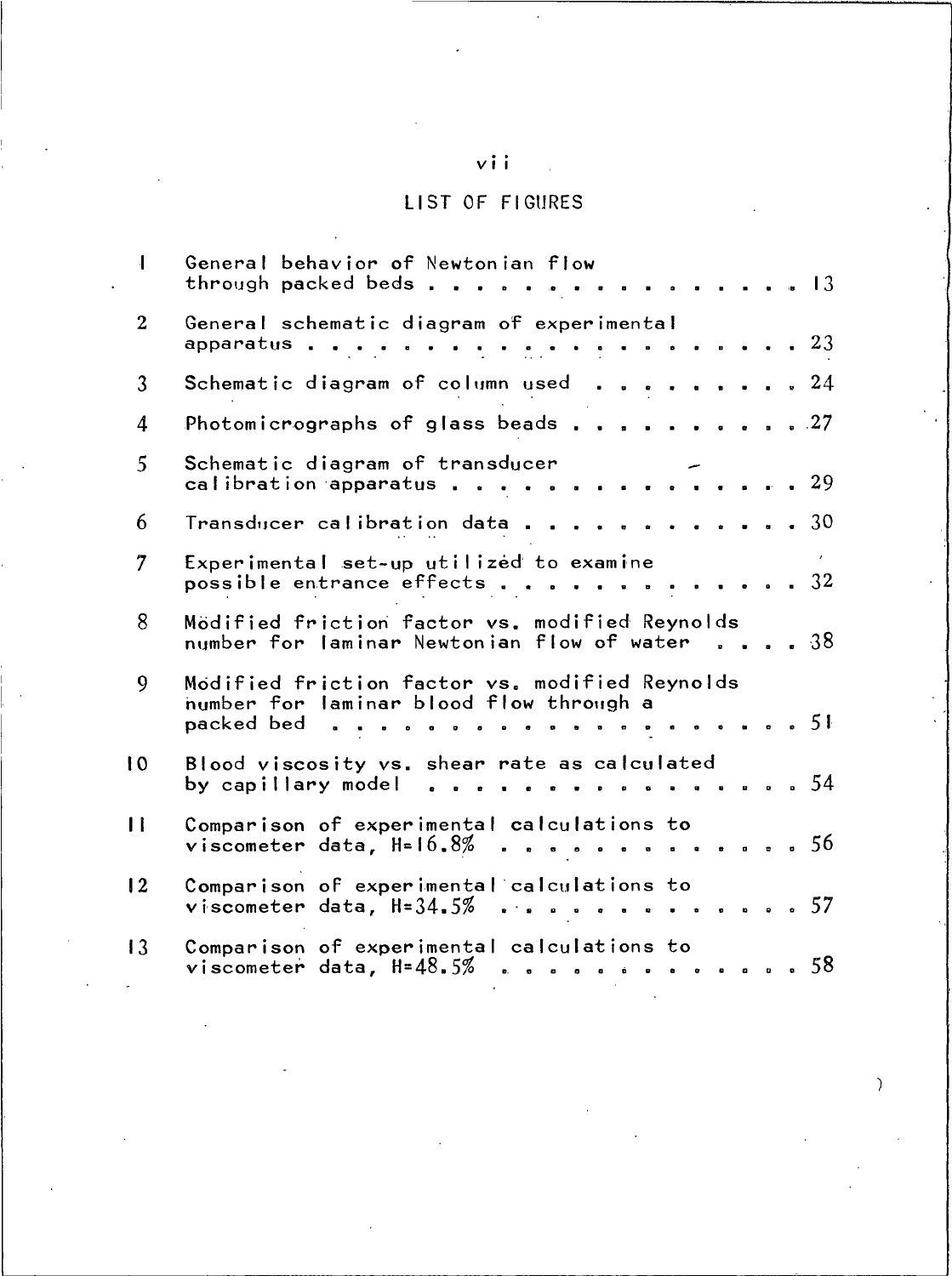### ABSTRACT

The flow of blood in the human body is complicated by the complex non-Newtonian rheology of blood and the complex nature of the circulatory system. Recent attempts to quantitatively understand in vivo blood flow have raised many questions concerning the dynamics of blood flow both on a macroscopic level and a microscopic level. In an attempt to systematically approach some of the problems that need to be resolved the steady, laminar flow of human blood in a packed bed of glass spheres has been studied.

A capillary model to correlate the macroscopic flow of blood in a packed column was developed assuming that each pore could be viewed as a single straight tube. The Rabinowitsch-Mooney relation describing non-Newtonian flow in a straight pipe was modified and used to estimate an appropriate shear rate within the bed. The shear stress within the bed was estimated similarly and then shear stress and shear rate used to define a mean effective viscosity. This viscosity was then used to modify existing correlations describing Newtonian flow in a packed bed.

Blood flow was gxamined at modified Reynolds numbers ranging from  $2.2 \times 10^{-3}$  to  $3.6 \times 10^{-1}$  indicating laminar flow. Application of the capillary model yielded results that fit a modified Kozeny-Carman equation with an average error of  $1.87\%$ 

Shear rate-viscosity data obtained from application of the capillary model were compared to actual viscometer data. It was found that experimental calculations yielded viscosities considerably lower than viscometer data at comparable shear rates. This discrepancy was minimized at shear rates sufficiently high to produce Newtonian behavior.

It was concluded that the capillary model is an effective and powerful tool for correlating the macroscopic flow of blood in a packed bed since the method is independent of hematocrit and viscometer data. However, the method apparently fails to accurately predict and explain the microscopic flow of blood through the pores of the bed due to a breakdown of continuum mechanics.

# viii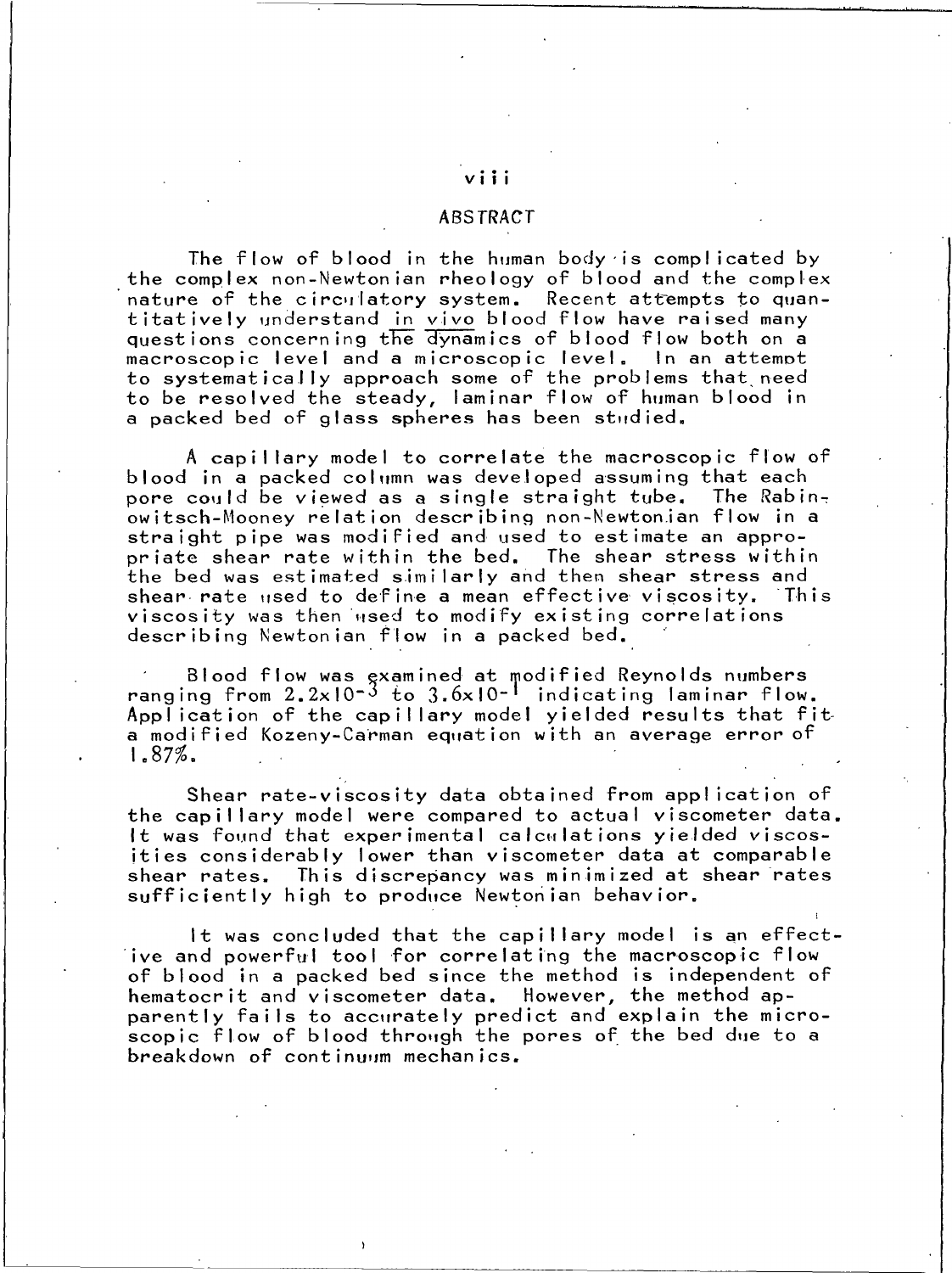#### INTRODUCTION

Recent advances in medicine and physiology, particularly the increased impetus to understand cardiovascular anomalies on a more scientific basis, have made it desirable to quantitatively understand the dynamics of blood as it flows through the human circulatory system. Indeed, maintenance of all aspects of homeostasis in the human body depends, to some extent, on the circulation. Thus, as medicine continues its radical transistion from art to science, it becomes increasingly important to be able to accurately predict how changes in microscopic and macroscopic properties will affect blood flow. However, an accurate correlation of blood flow in the human body is, in general, complicated by two factors: 1) The complex non-Newtonian rheology of human blood; and, 2) the variable and complex geometry of the circulatory system.

The complex rheology of human blood is due to its unique chemical and physical properties that enable it to fulfill its essential role as the medium of transport within the body. Essentially, blood consists of specialized cellular structures; erythrocytes, leukocytes, and thrombocytes, suspended in an extracellular liquid medium; the blood plasma.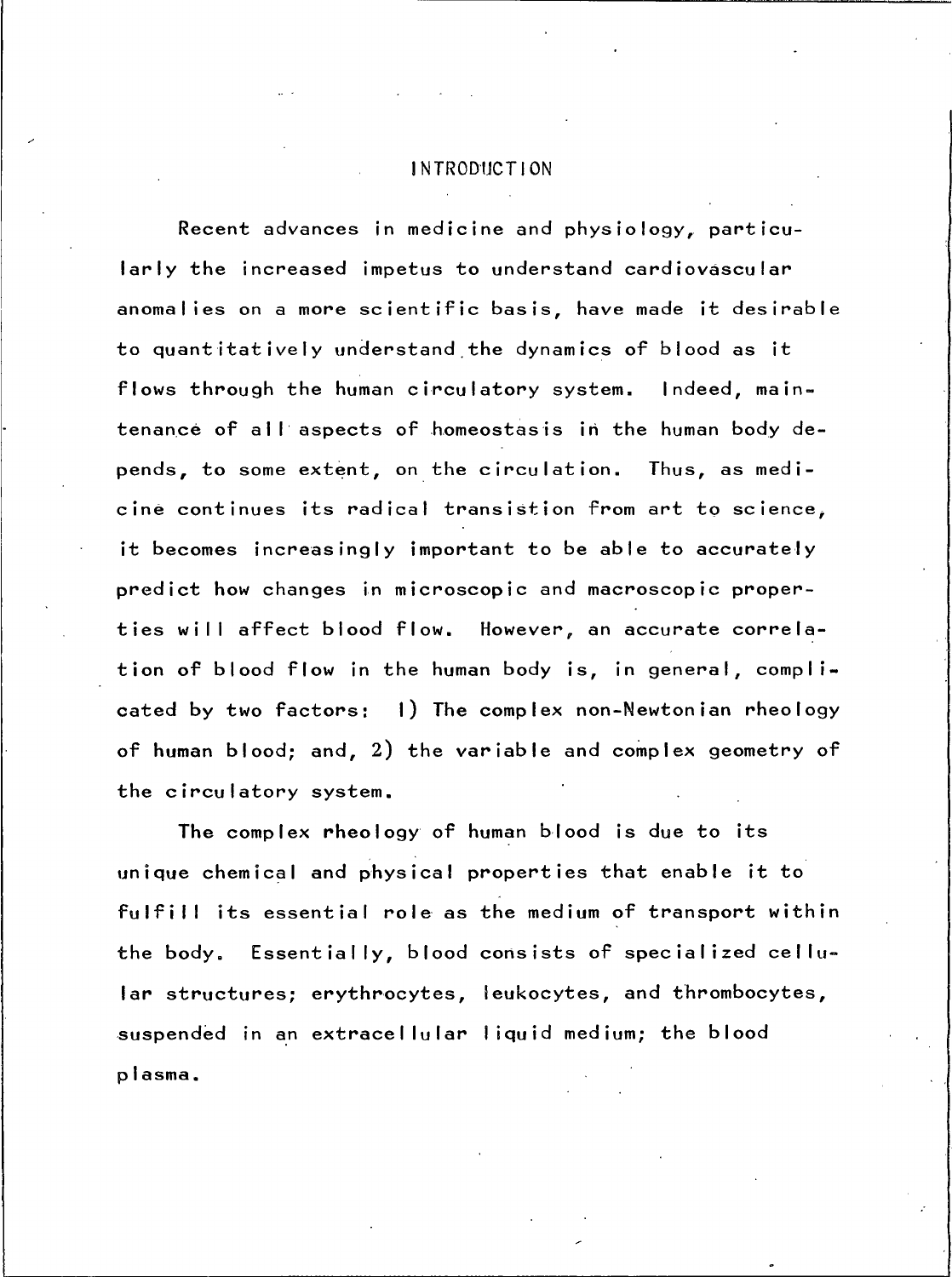The erythrocyte (red blood cell) is a biconcave disc with a mean diameter of 8.5 microns and a maximum thickness of approximately  $2.4$  microns. The red cell membrane consists of proteins, lipids, and mucopolysaccharides that collectively confer certain antigenic properties and blood group specificity. Hemoglobin, the conjugated protein that functions in oxygen transport, is found within the red cell along with various electrolytes, enzymes, and metabolites. Erythrocytes constitute by far the majority of the formed elements and cause the non-Newtonian rheology of blood.

Leukocytes (white blood cells) and thrombocytes (platelets) function as a defense against infections and as a factor in blood clotting respectively. They constitute only a minute fraction of the formed elements and are thus considered not to significantly affect blood rheology.

Blood plasma is a complex solution containing approximately 90% water by weight. Its major solute is a group of heterogeneous proteins including albumin, antibodies, hormones, and clotting agents. Blood plasma also contains carbohydrates, lipids, and various electrolytes. Plasma, per se, is a Newtonian fluid.

The preceding description of blood has been intentionally brief and generalized; an attempt only to provide the

 $-2-$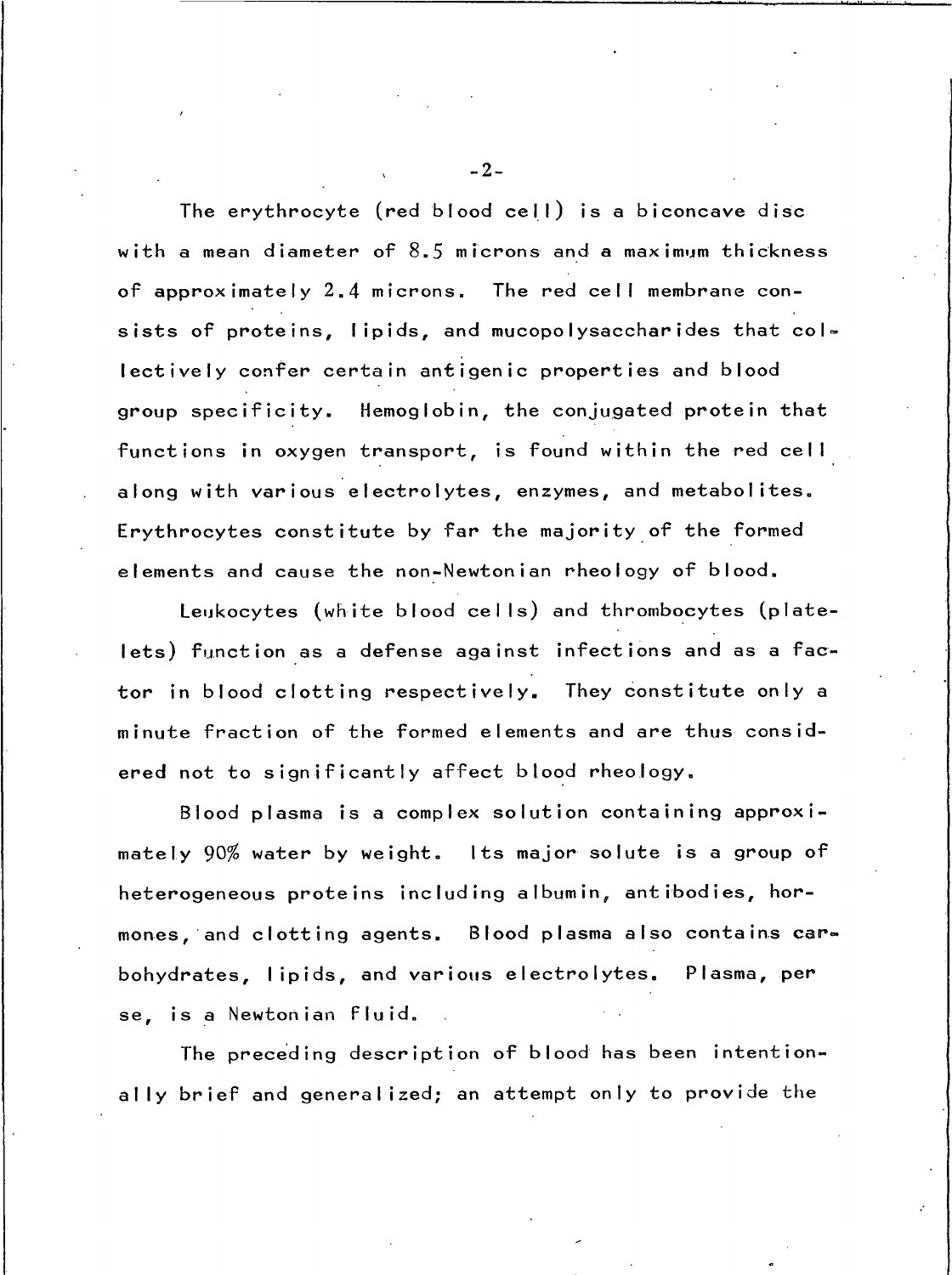broad anatomical basis for viewing blood as a suspension of deformable particles (i.e., erythrocytes) that results in complex non-Newtonian rheology.

An accurate and complete quantitative description of blood rheology has evolved only within the past decade. 1t is due largely to the development of more accurate and complex laboratory instrumentation in the hands of experimenters sufficiently versed in fluid dynamics in general and rheology in particular to comprehend the limitations of the instruments and to accurately convert raw data into meaningful rheological parameters. Thus, it is useful to briefly outline currently accepted concepts of human blood rheology before defining and exploring the experimental problem presented in this paper. More detailed reviews of blood rheology have been given by Cokelet(1972), Merrill(1969), Wayland  $(1967)$ , and Whitmore $(1968)$ .

Several investigators (Cokelet, 1963; Charm and Kurland, 1965; Merrill and Pelletier, 1967; Brooks, et al, 1970) have provided extensive experimental evidence showing that under certain conditions human blood exhibits non-Newtonian behavior; that is, the relationship between shear stress and shear rate is non-linear so the viscosity is, in general, dependent upon shear rate. Specifically, blood is non-

 $-3-$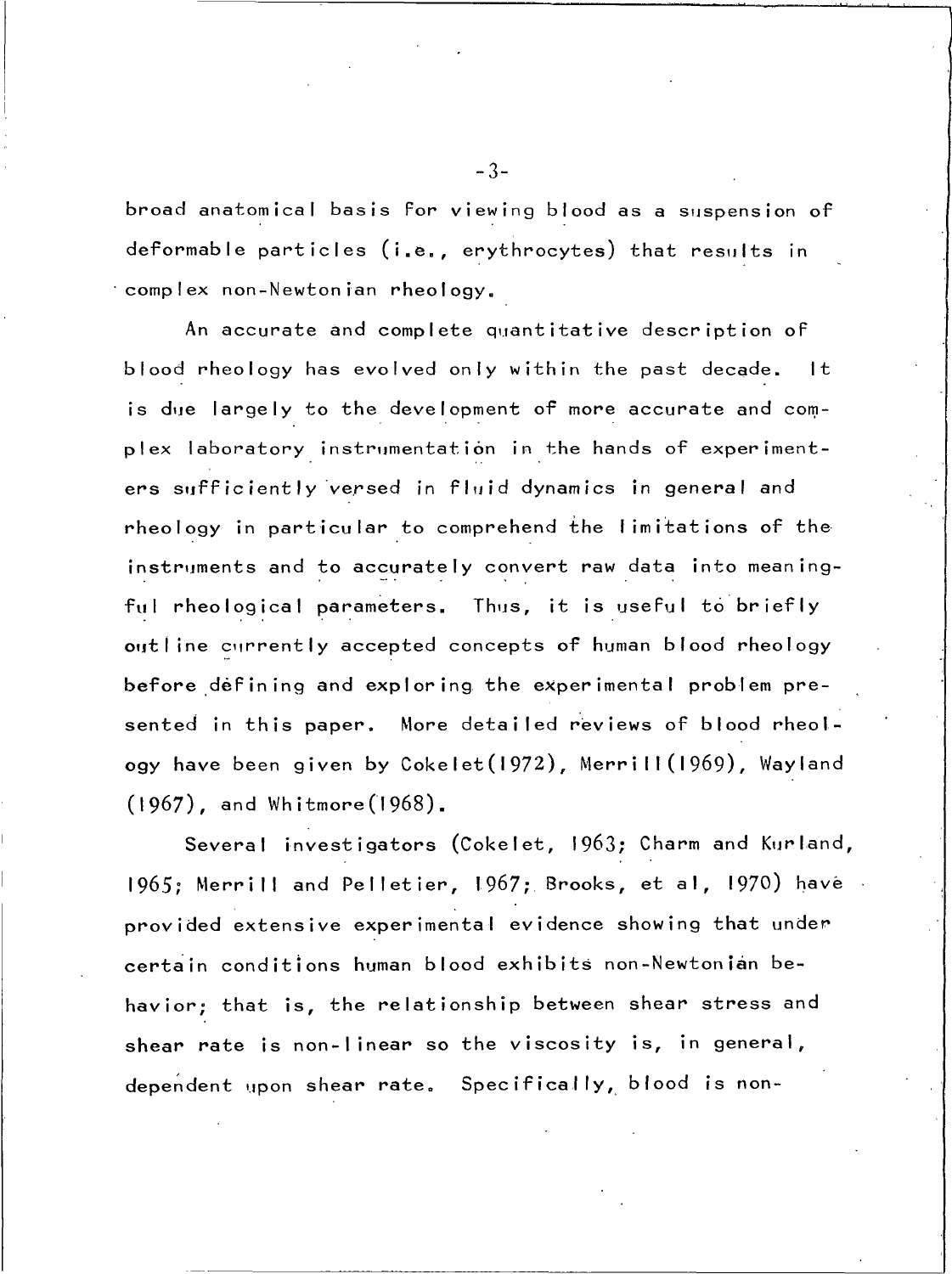Newtonian at lower shear rates with a gradual transistion to Newtonian behavior at higher rates of shear. The point of transition depends to a large extent on hematocrit (defined as the per cent, by volume, of formed elements); the greater the hematocrit, the larger the rate of shear necessary to produce Newtonian behavior. This phenomenon can be qualitatively explained as follows: At low shear rates the red blood cells aggregate producing a fluid of greater viscosity; as the rate of shear increases the aggregation of cells decreases resulting in a decrease in viscosity. Eventually the shear rate is sufficient to prevent any aggregation of cells and Newtonian behavior is observed.

As well as shear rate and hematocrit, blood viscosity depends upon temperature and also more subtle factors such as concentration of plasma proteins and the physiological state of the erythrocyte. This latter factor is extremely difficult to control since even in the presence of a suitable anticoagulant erythrocytes removed from the body undergo gradual loss of adenosine triphosphate (ATP) with a subsequent change to a hardened, crenated form with radically different rheological behavior.

It should be noted that several investigators (Cokelet, 1963; Merrill, et al, 1965; Benis and LaCoste, 1968) have

 $-4-$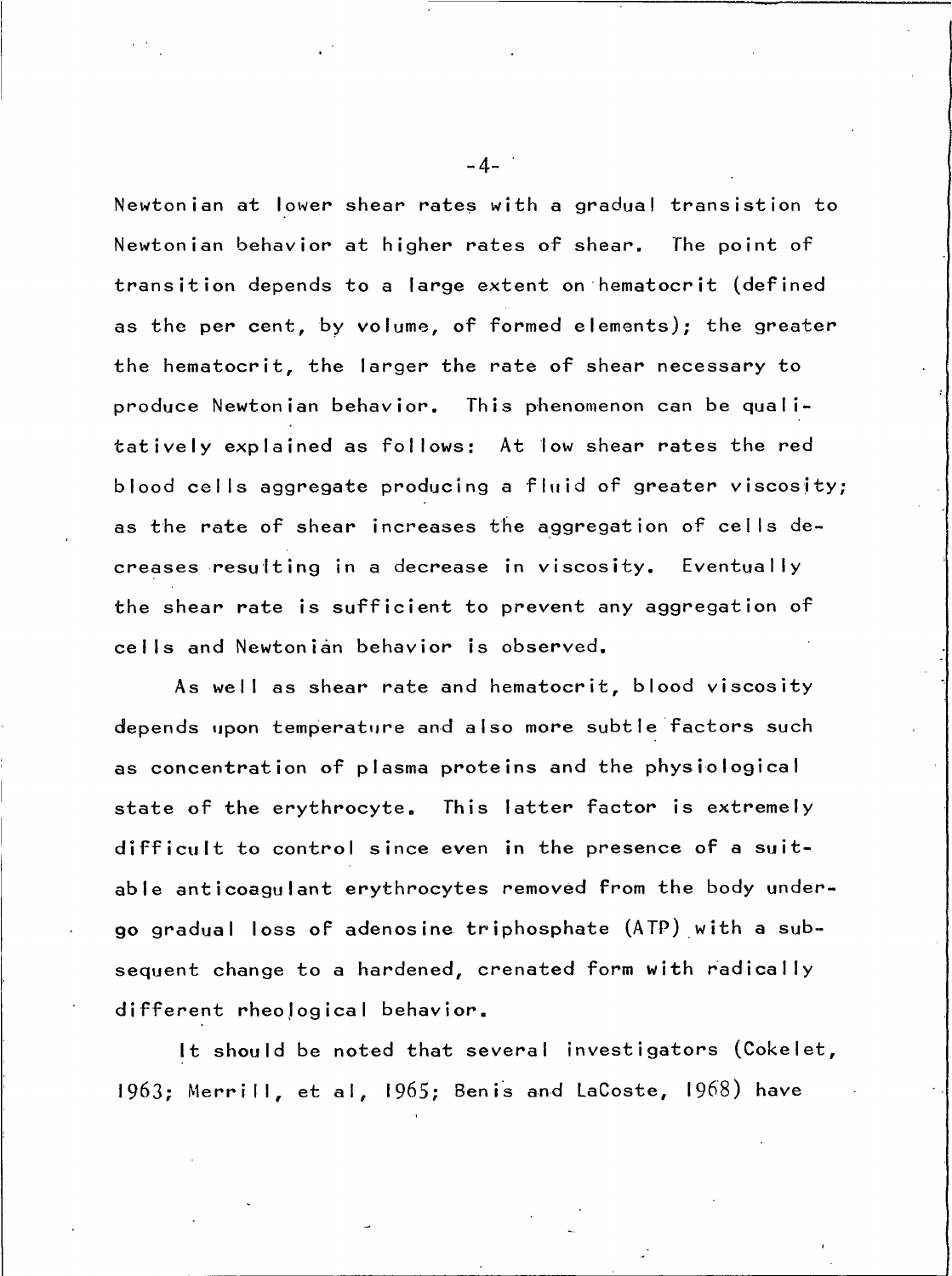provided convincing evidence indicating that blood has a yield stress, which is the minimum stress that must be overcome for flow to occur. The methods employed to demonstrate blood yield stress have been both direct application of torque-time measurements and indirect extrapolation of low shear rate data to zero flow.

The quantitative dependence of blood viscosity on shear rate and hematocrit will be readily apparent when actual viscometer data are presented in the experimental results. This qualitative discussion is given only to alert the reader to the complexities of blood rheology and the general factors which affect it.

At the outset it was also mentioned that analysis of blood flow in the human body is complicated considerably by the complexity of the circulatory system. That is, as the blood travels through the circulatory system it passes through vessels that vary considerably in size and geometry. For example, the blood may pass through a large, essentially straight vessel such as the aorta or a small, highly branched series of capillaries. Furthermore, the elastic nature of most blood vessels makes it impossible to generalize about size and geometry since both will vary locally with rate of flow.

 $-5-$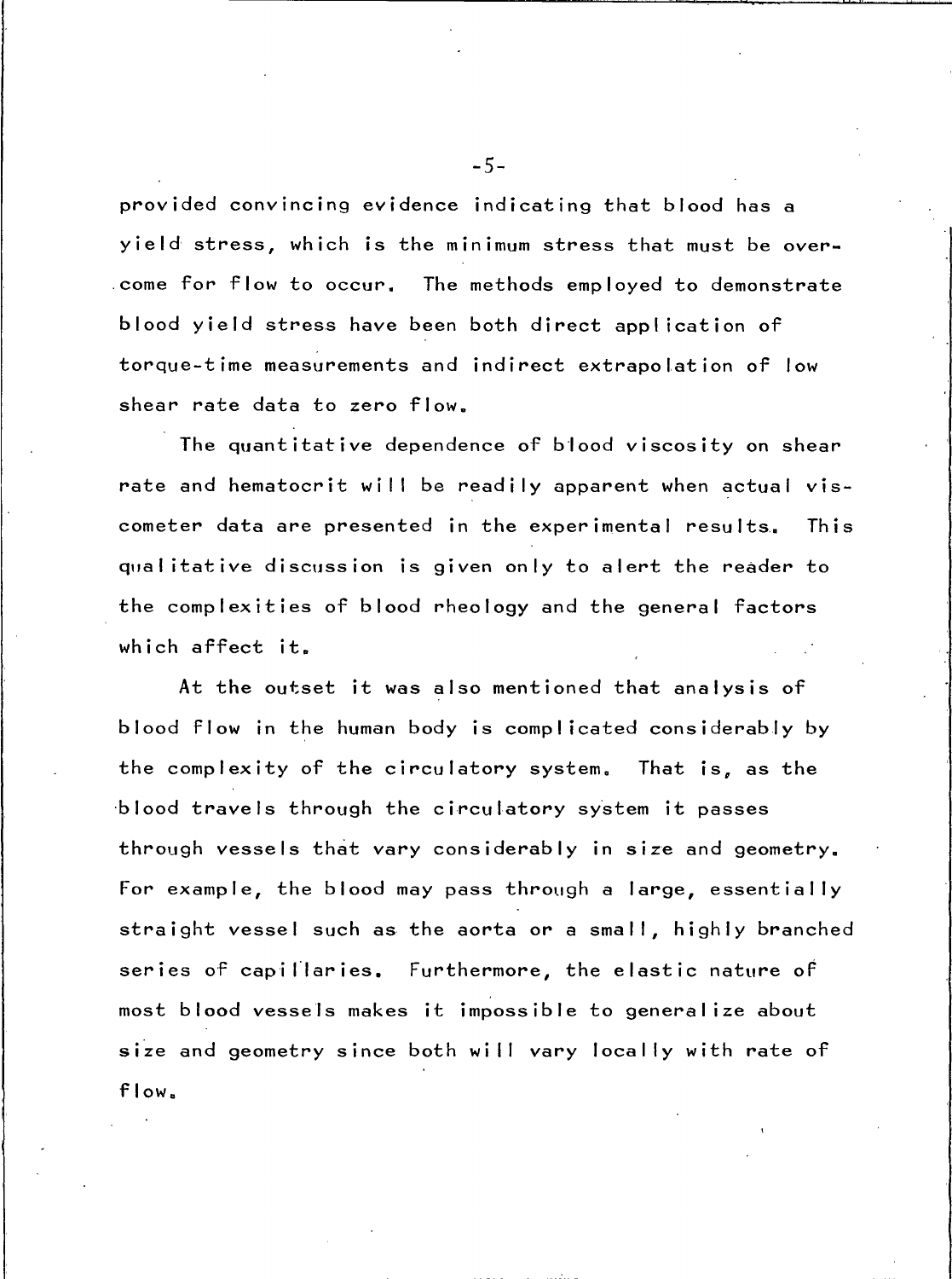One aspect of the circulation that has received much attention in recent years is the so-called microcirculation, a generic term referring to any and all of the small blood vessels including arterioles, capillaries, and venules. The quantitative study of the microcirculation is difficult since the diameter of these blood vessels is on the same order as the diameter of an erythrocyte. Hence, continuum fluid mechanics or theoretical equations of motion cannot be rigidly applied. This problem has been circumvented by either employing macroscopic empirical correlations or applying continuum mechanics anyway realizing the limitations of the approach. At any rate, the application of rheological data to blood flow in the microcirculation is limited and the work that has been done is conflicting and indicative of the complexity of the problem. Thus, a brief review of this work will point out the complex questions that have been raised and the incentive behind the research reported here in.

Workers in the laboratory of Bjorn Folkow at the University of Goteborg, Sweden, have reported (Djojosugito, et al, 1970) comparisons between blood viscosity in vivo ("apparent viscosity") and in vitro blood viscosity measured in a cone-plate viscometer. The in vivo viscometer was the

-6-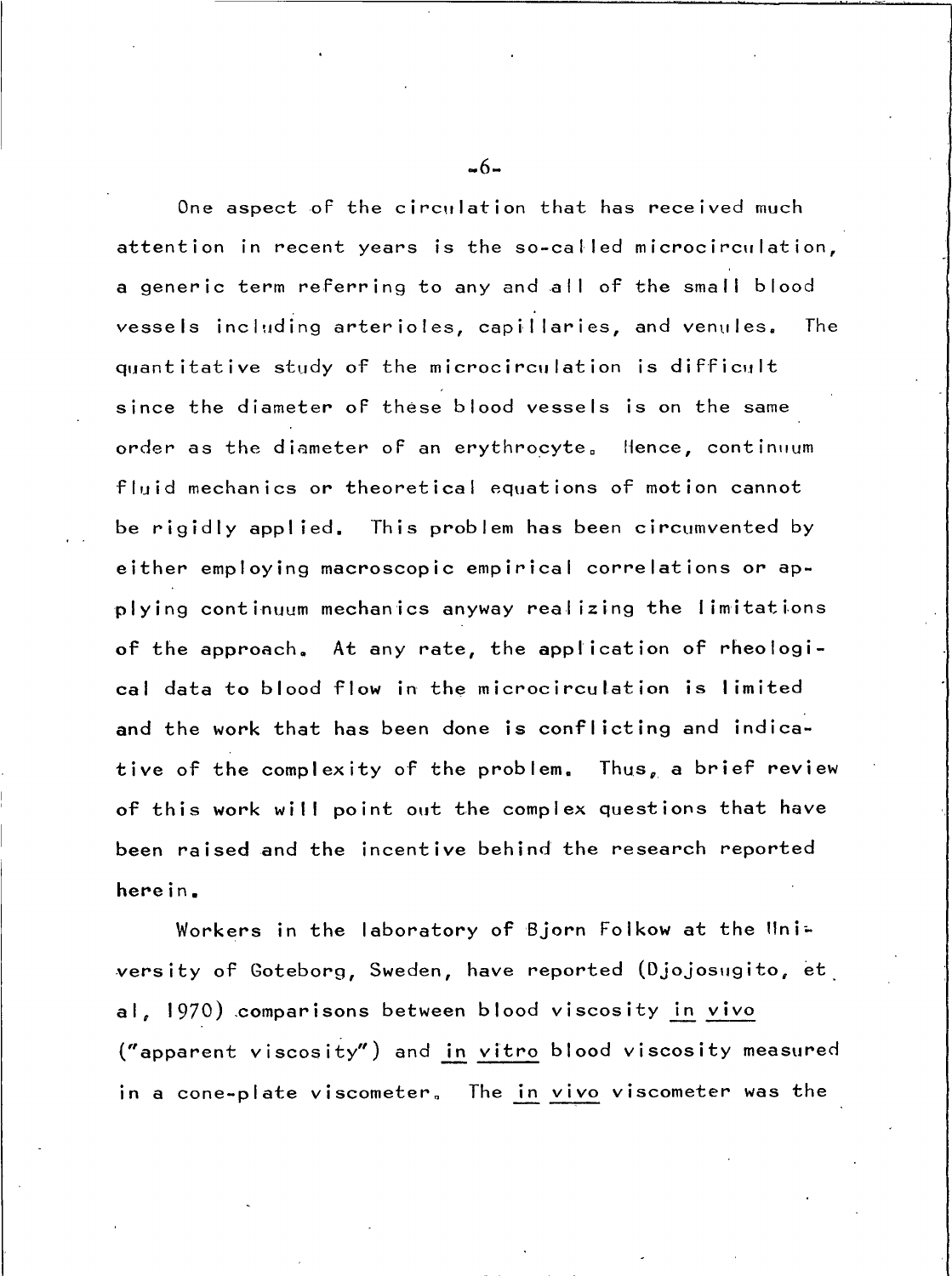$\blacksquare$  maximally dilated calf muscle vascular bed of the cat. The apparent in vivo viscosity was determined by comparing pressure flow relationships for blood and a Newtonian fluid assuming a linear pressure flow relationship for a constant vascular geometry. It was found that apparent in vivo viscosity was much lower than in vitro viscometer values at relatively high shear rates  $(230 \text{ sec}^{-1})$ . This discrepancy was rationalized by assuming that the small vessels had favored local reductions in erythrocyte concentration as reported in vitro by Fahraeus and Lindqvist(1931).

On the other hand, workers at Columbia University's Laboratory of Hemorheology have reported (Benis, Usami, and Chien, 1972) a method of analysis that results in no apparent discrepancy between in vivo viscosity and in vitro viscometer data. Benis and co-workers studied steady blood flow in an isolated canine hindpaw and considered the situation to be similar to flow through a packed bed in which viscous and inertial pressure losses often occur simultaneously. Thus, the total pressure loss can be considered to be the sum of viscous and inertial pressure losses. That is,

 $\Delta P = \Delta P_V + \Delta P_i$  $(1)$ 

 $-7-$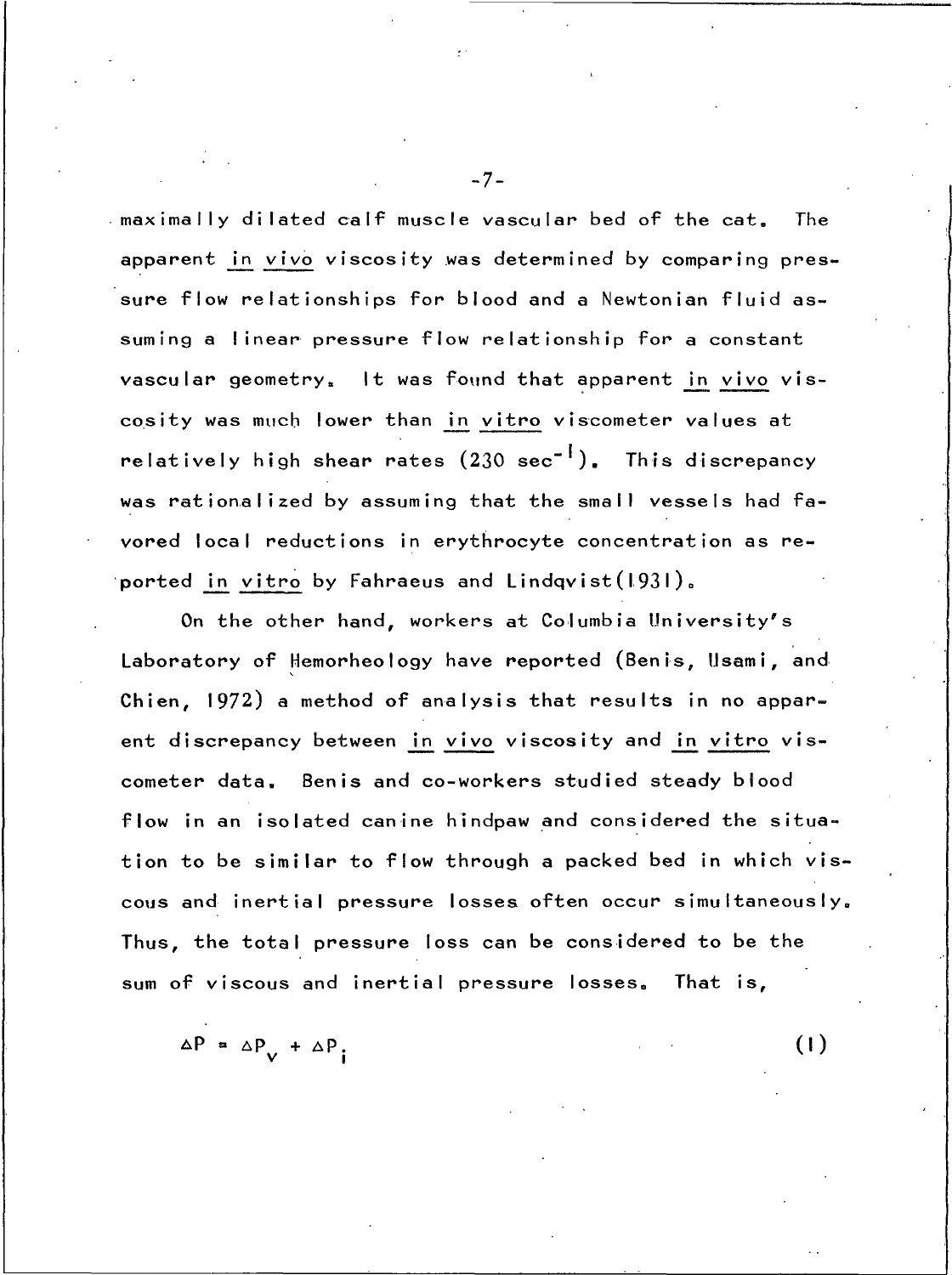$$
\Delta P = A_{\mu_0} V + B V^2 \tag{2}
$$

where  $\mu_a$  is the mean apparent viscosity of blood in the vascular bed and V is the volumetric flow rate. A and B are considered to be geometrical parameters that are a function of  $\Delta P$  only. Utilization of Eq. (2) to determine apparent in vivo viscosity yielded results that agreed relatively well with in vitro viscometer data at comparable shear rates. Recall that the Swedish investigators had assumed a linear pressure flow relationship accounting only for the presence of viscous pressure losses whereas Benis and co-workers have included a term to account for possible inertial pressure losses.

The conflict existing between the Swedish investigators and the workers at Columbia has raised numerous questions that can only be resolved by a more systematic and objective The model of Benis and co-workers suggests that approach. much could possibly be learned by examining blood flow in a packed column wherein the flow is not complicated by changing vascular geometry. Thus, the research reported in these pages is hopefully a quantitative and objective consideration of blood flow in a packed bed of glass spheres.

-8-

or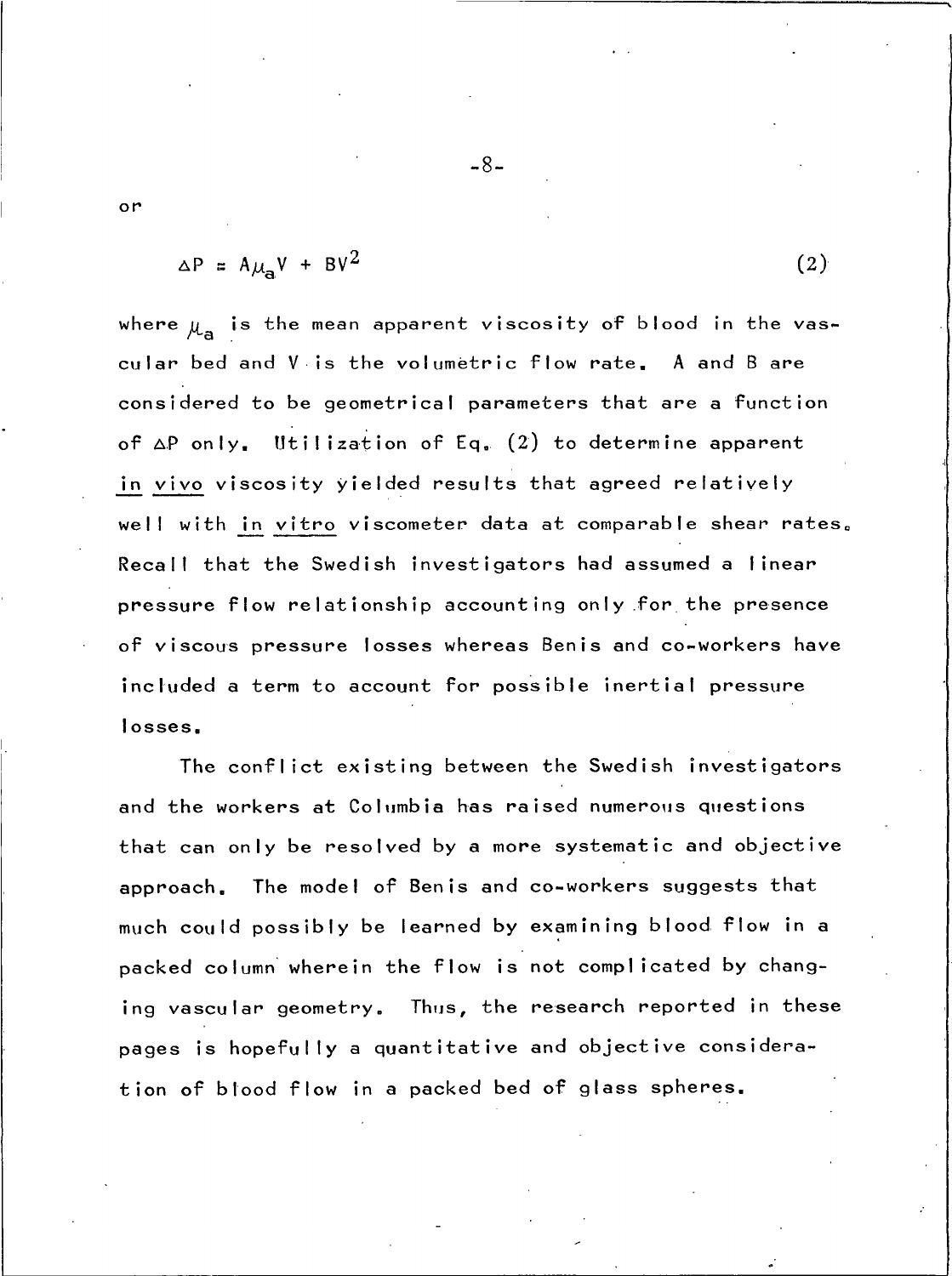Specifically, the research has been directed towards resolving two fundamentally important questions:

- $\left| \cdot \right|$ Can a workable model be developed to accurately correlate macroscopically the flow of blood in a packed bed?
- 2) Can the macroscopic model be extended to analysis of the microscopic behavior of blood within the bed?

It should be noted that the analysis of Newtonian flow in packed beds has been extensively studied and is of general importance in chemical engineering. However, non-Newtonian flow through packed beds is considerably more complicated and has received little attention.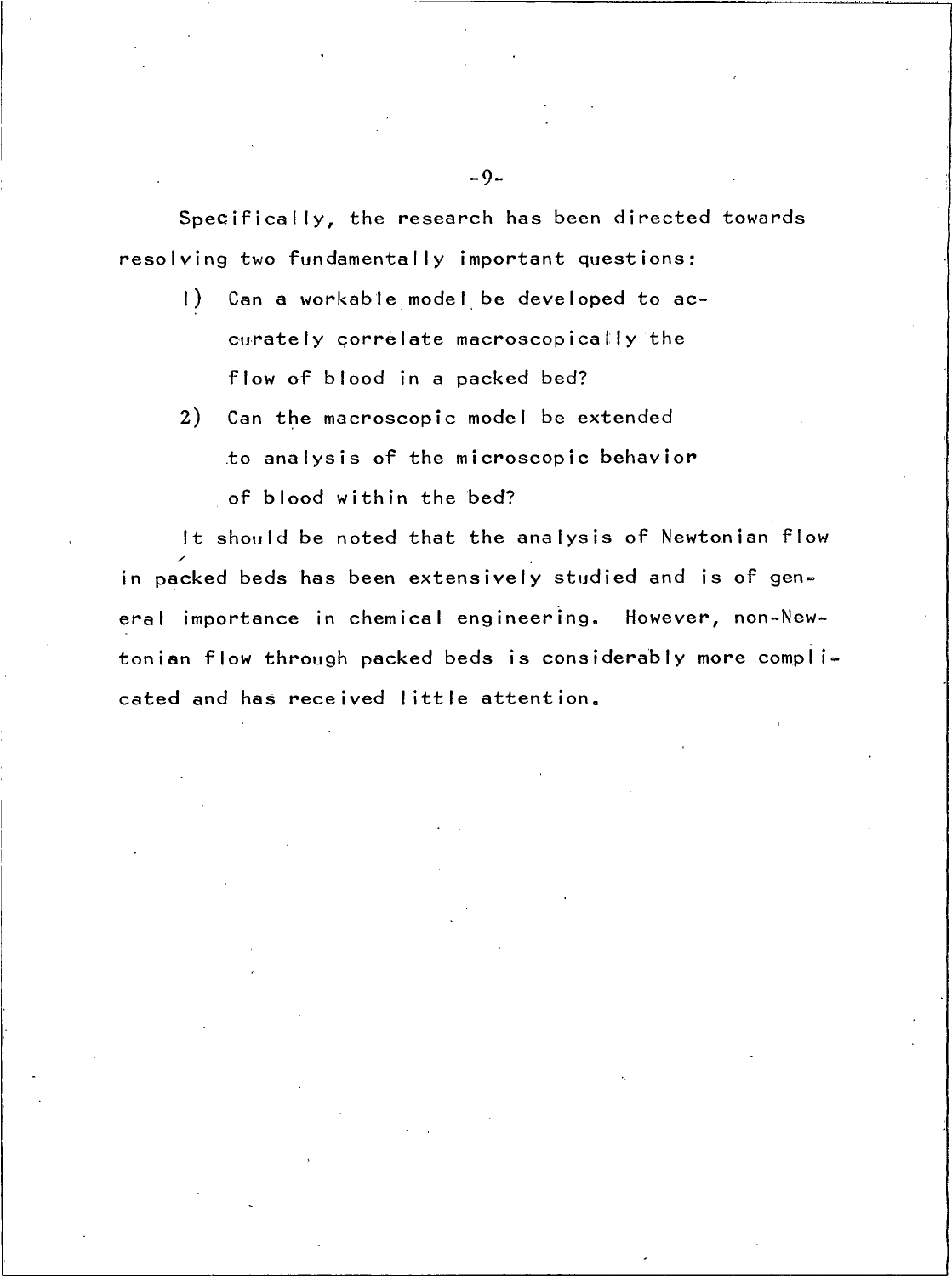### THEORETICAL CONSIDERATIONS

## Newtonian Flow Through Packed Beds

Newtonian flow through packed beds can be adequately correlated over the entire range of Reynolds numbers by an expression proposed by Ergun(1952),

$$
\frac{\Delta P_{9c} D_p \epsilon^3}{L \rho U^2 (1 - \epsilon)} = \frac{150}{(D_p U \rho) / \mu (1 - \epsilon)} + 1.75
$$
 (3)

where

 $\Delta P$  = pressure drop across bed, dynes/cm<sup>2</sup>  $g_c = \text{constant}$ ,  $\left( (g-cm)/(dyne-sec^2) \right)$  $D_{\rm p}$  = effective particle diameter, cm = void fraction, dimensionless  $\epsilon$ = effective length of bed, cm L  $=$  fluid density, g/cm<sup>3</sup>  $\boldsymbol{\rho}$ = overall bulk average velocity, cm/sec  $\mathbf{u}$ = fluid viscosity, poise=g/(cm-sec)  $\overline{\mathcal{H}}$ 

or in terms of modified friction factor and modified Reynolds number

$$
f_m = 150/Re_m + 1.75
$$

where

 $(4)$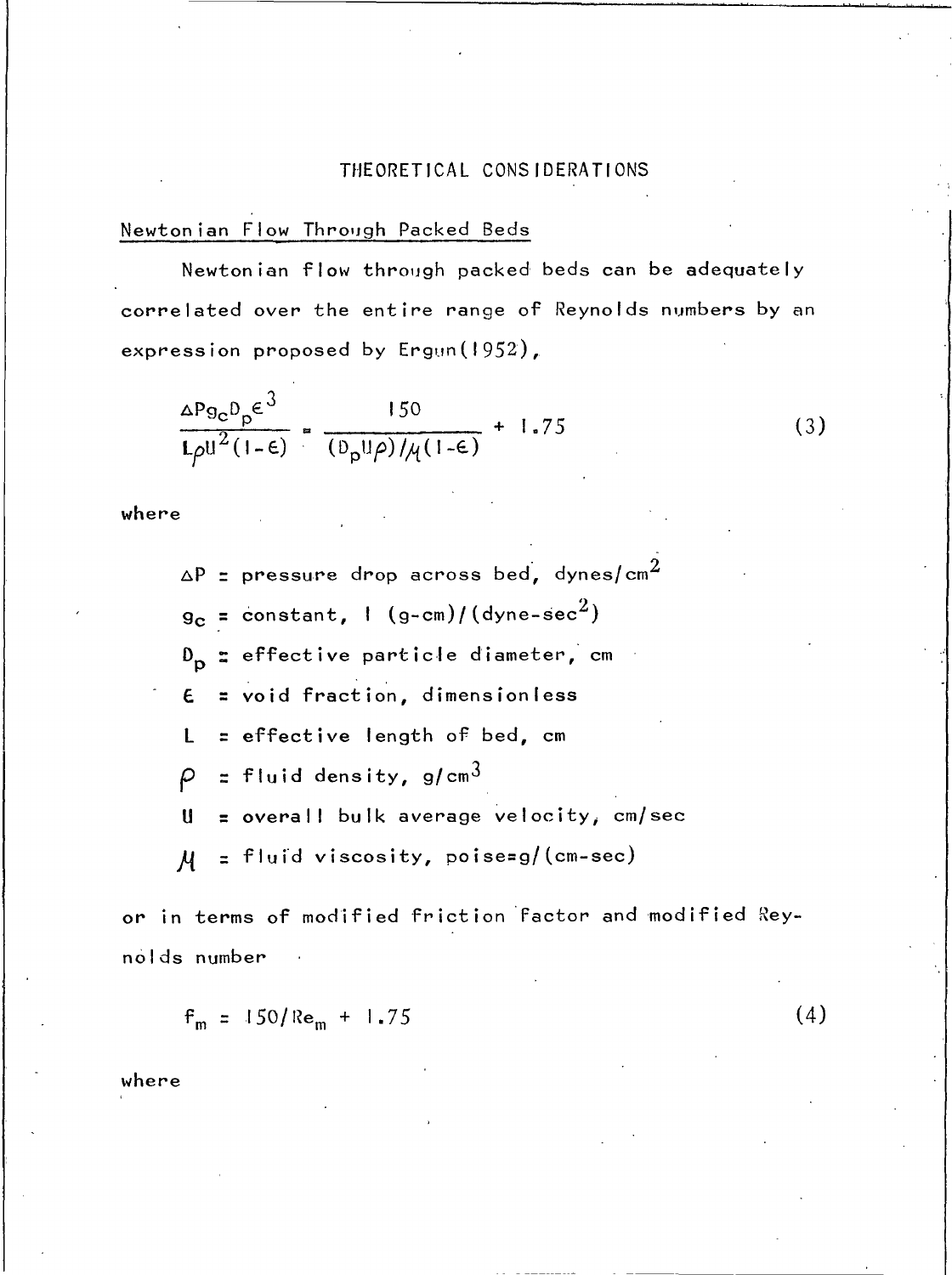$$
P_m = \frac{\Delta P g_c D_p \epsilon^3}{\mu U^2 (1 - \epsilon)}
$$
 (5)

and

$$
Re_m = \frac{D_p U \rho}{\mu (1 - \epsilon)} \tag{6}
$$

Although Eq. (3) is essentially empirical in nature, it. does have some theoretical basis by considering the packed column to be a composite of tortuous tubes of irregular cross-section; the overall equation is then obtained by ap-Nevertheplying results for single tubes to the composite. less, empirical corrections must be considered to obtain an expression that accurately correlates experimental data. Such an analysis has been given by Bird, Stewart, and Light $foot(1960).$ 

It should be noted that the Ergun equation, Eq. (3), is simply the algebraic sum of two simplified expressions describing laminar and turbulent flow respectively. That is, laminar flow through a packed bed at Re<sub>m</sub><1 can be adequately described by the Kozeny-Carman equation

 $f_m = 150/Re_m$  $(7)$ 

 $Eq. (7)$  states that the flow rate is proportional to the

 $-11-$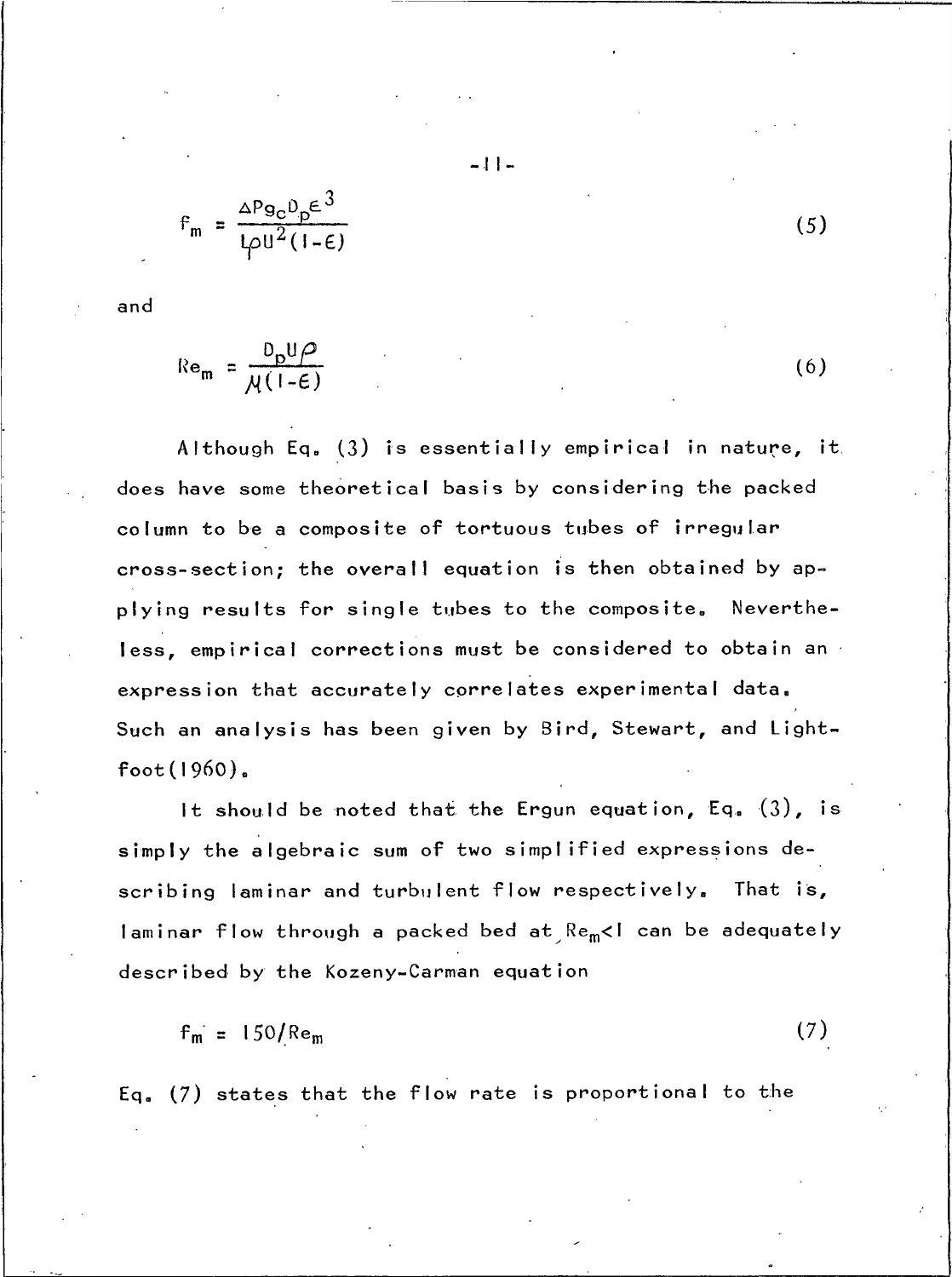pressure drop, which is Darcy's law. On the other hand, turbulent flow through a packed bed at Rem>2000 can be adequately correlated by the Burke-Plummer equation

 $f_m = 1.75$  $(8)$ 

The Ergun equation describing intermediate flow regimes (I<Re<sub>m</sub><2000) is then the sum of the Kozeny-Carman equation for laminar flow and the Burke-Plummer equation for turbu-The general behavior of Newtonian flow through lent flow. packed beds is depicted in Fig. 1, p. 13, by plotting f<sub>m</sub> vs. Re<sub>m</sub> on a log-log scale.

#### Non-Newtonian Flow and the Capillary Model

The correlation of non-Newtonian flow in packed beds is obviously quite complex since it will be characterized by local variations in shear rate and effective viscosity. The limited analysis of such flow reported in the literature thusfar has been confined to attempts to modify friction factor-Reynolds number expressions so that they adequately fit experimental observations. Sadowski and Bird(1965) have proposed a method for correlating the laminar flow of viscoelastic polymer solutions through packed beds by introducing another dimensionless group, the Ellis number, to describe the viscoelastic effects. Christopher and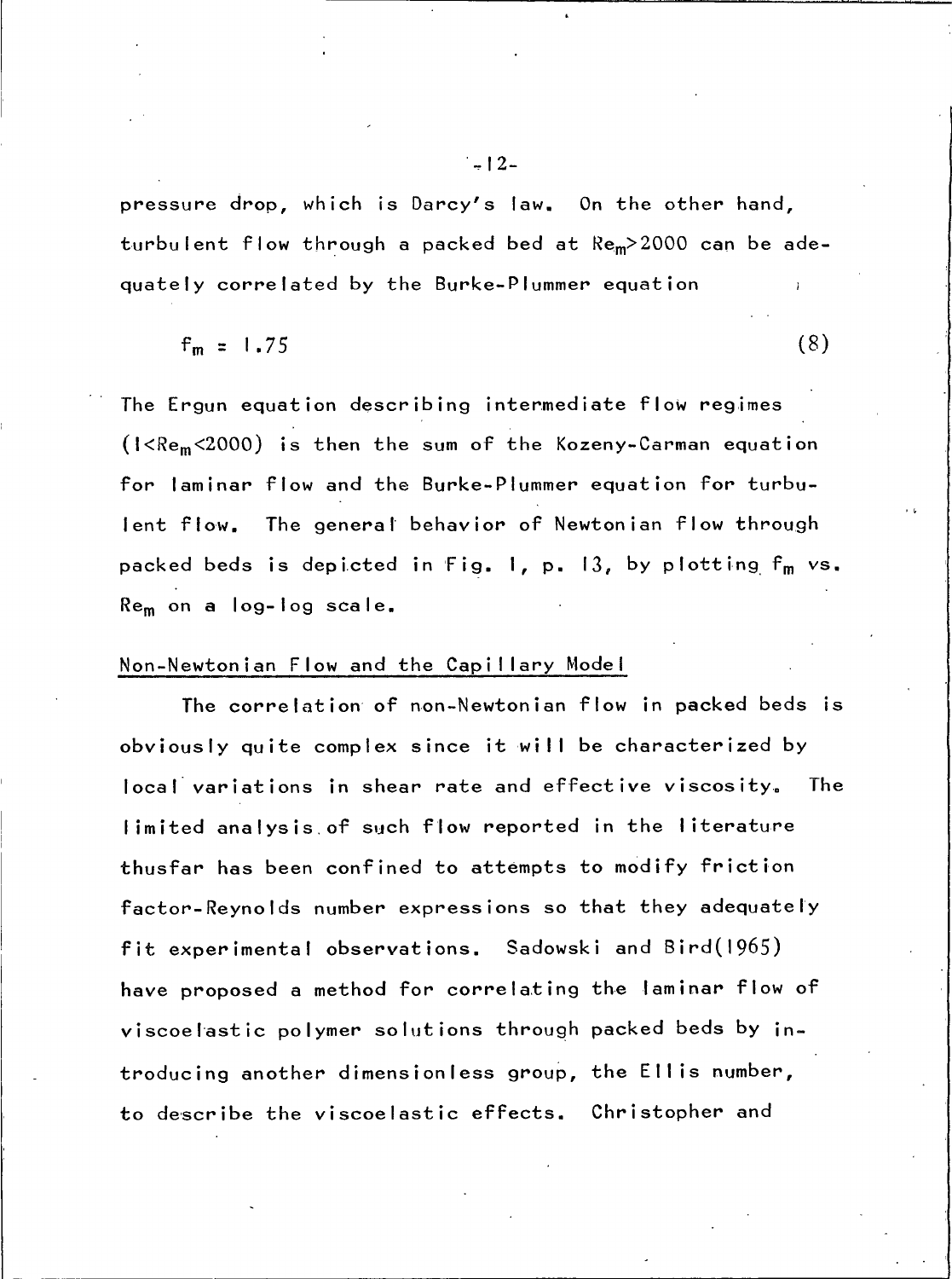

General behavior of Newtonian flow through<br>packed beds. (Redrawn from Bird, Stewart,<br>and Lightfoot, 1960). Figure 1.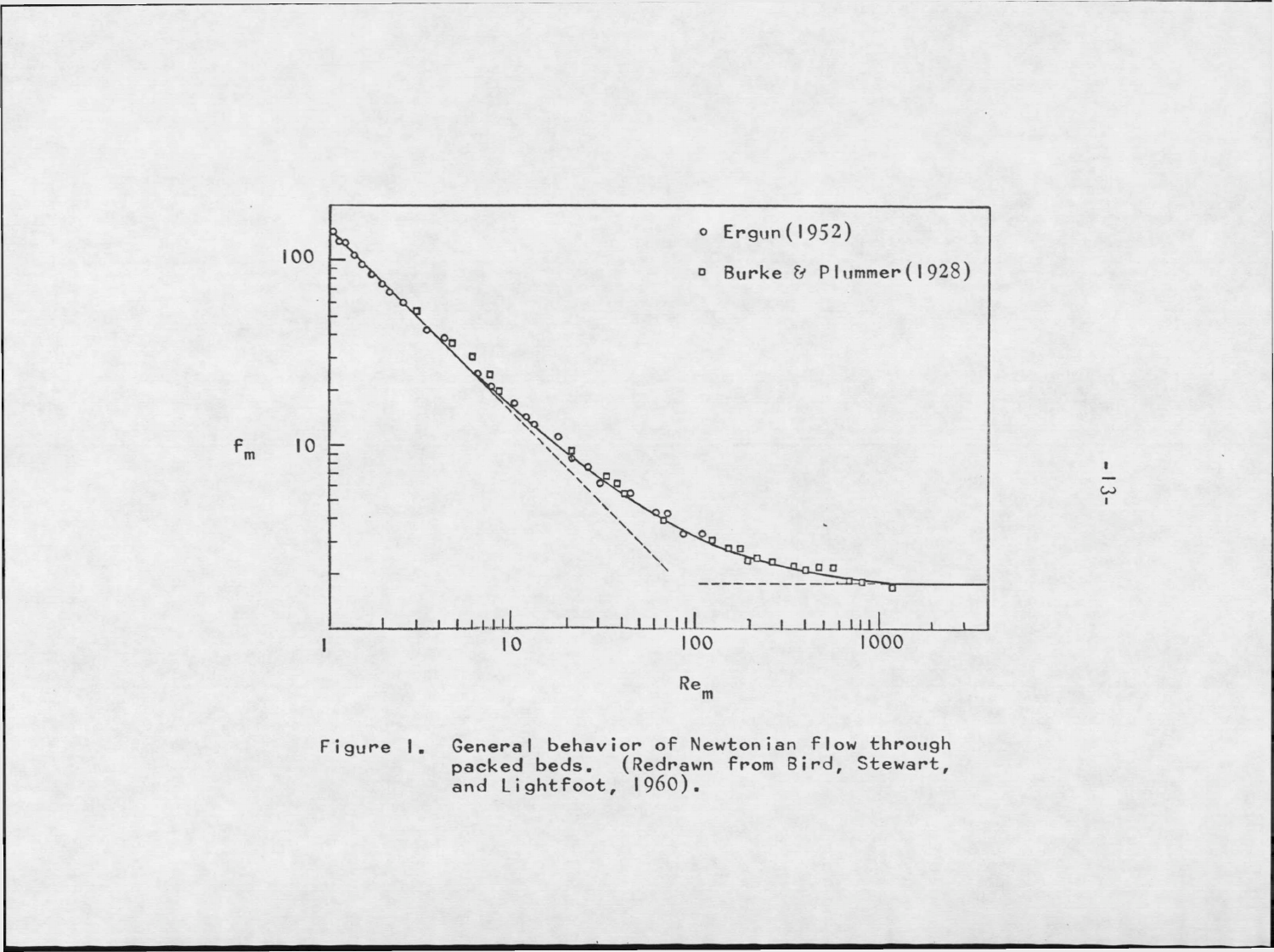Middleman (1965) have developed a modified Kozeny-Carman equation to describe the laminar flow of a power-law fluid through a packed bed. Gregory and Griskey(1967) have applied a similar approach to the flow of molten polymers.

Since blood does not apparently exhibit thixotropic or rheopectic effects, it can be considered rheologically a time-independent fluid. Thus, the primary problem in correlating blood flow in a packed bed is defining and quantifying shear stress, shear rate, and corresponding viscosity. These rheological parameters will, in general, vary locally throughout the bed even at a steady rate of bulk flow. Hence, any workable model of blood flow in a packed bed must necessarily resort to the use of average, yet physically realistic, values of these parameters.

Keeping the aforementioned limitations in mind, a workable model of blood flow in packed beds will now be develop-It is assumed that the packed bed can be viewed as a  $ed.$ series of single tubes arranged in a tortuous, irregular Equations describing non-Newtonian flow in a single manner. pipe can then be used to estimate shear stress, shear rate, and corresponding effective viscosity as the blood flows through a single pore within the bed. The effective viscosity can then be used in a friction factor-Reynolds number

 $-14-$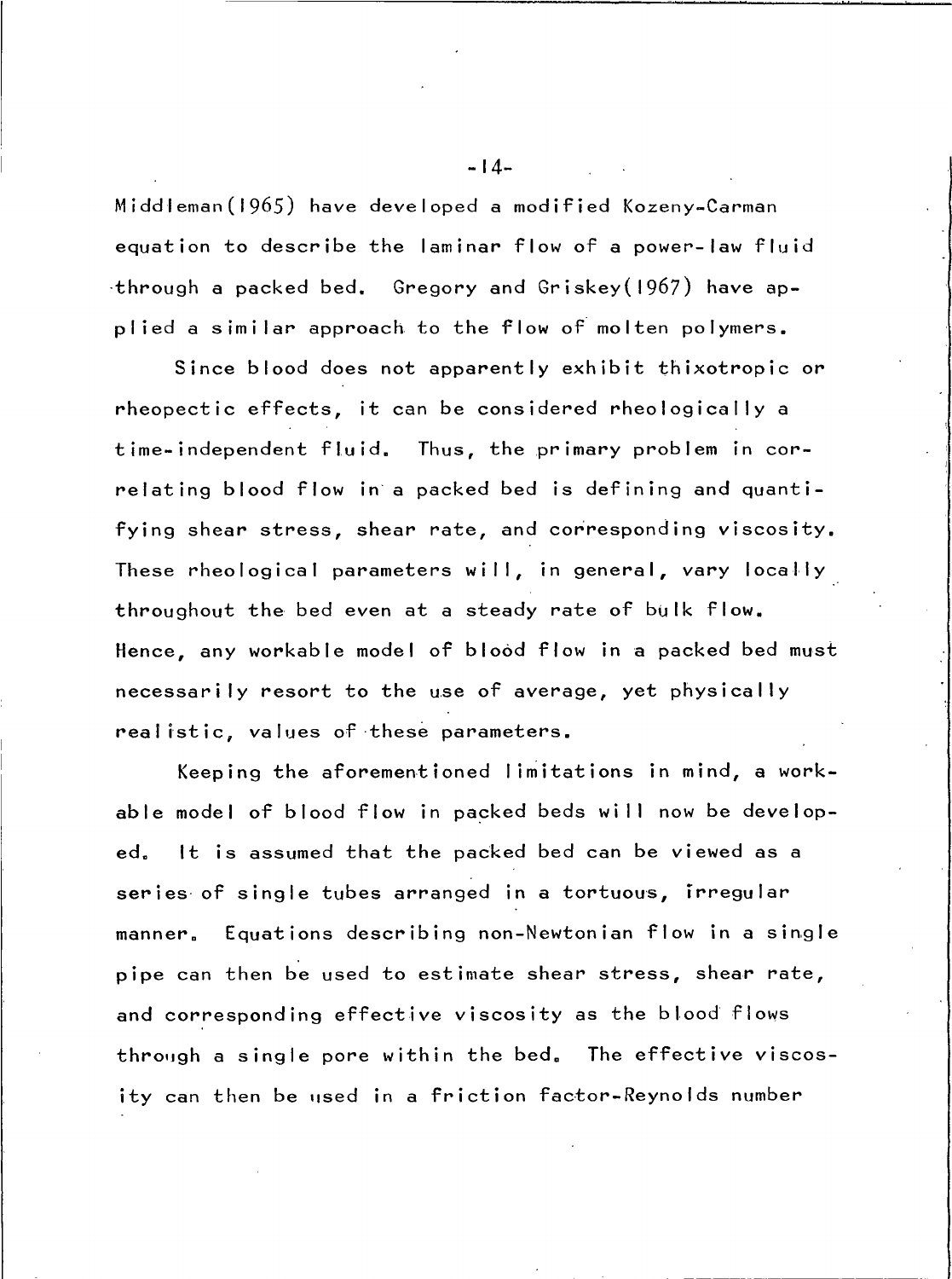relationship. Such an approach can appropriately be termed a "capillary model" and is similar in principle to the approach of Bird, Stewart, and Lightfoot (1960) mentioned previously in conjunction with Newtonian flow.

The steady, laminar flow of a non-Newtonian fluid in a straight pipe can be described by the Rabinowitsch-Mooney relation (see Rabinowitsch, 1929; Mooney, 1931)

$$
\gamma_{w} = \frac{3}{4} \frac{8u}{D} + \frac{1}{4} \Upsilon_{w} \frac{d(8u/D)}{dT_{w}}
$$
 (9)

and

$$
\mathbf{Y_w} = \frac{\mathbf{D}(\Delta \mathbf{P})}{4L} \tag{10}
$$

where

 $\delta_w$  = shear rate at the wall, sec<sup>-1</sup>  $\Upsilon_{\sf w}$  = shear stress at the wall, dynes/cm $^2$ = overall bulk average velocity, cm/sec U = diameter of pipe, cm D  $\mathbf{L}$ = axial distance, cm  $\Delta P$  = axial pressure drop for twg points a distance L apart, dynes/cm<sup>2</sup>

The derivation of Equations (9) and (10) is given in the Equations (9) and (10) are very powerful tools Appendix.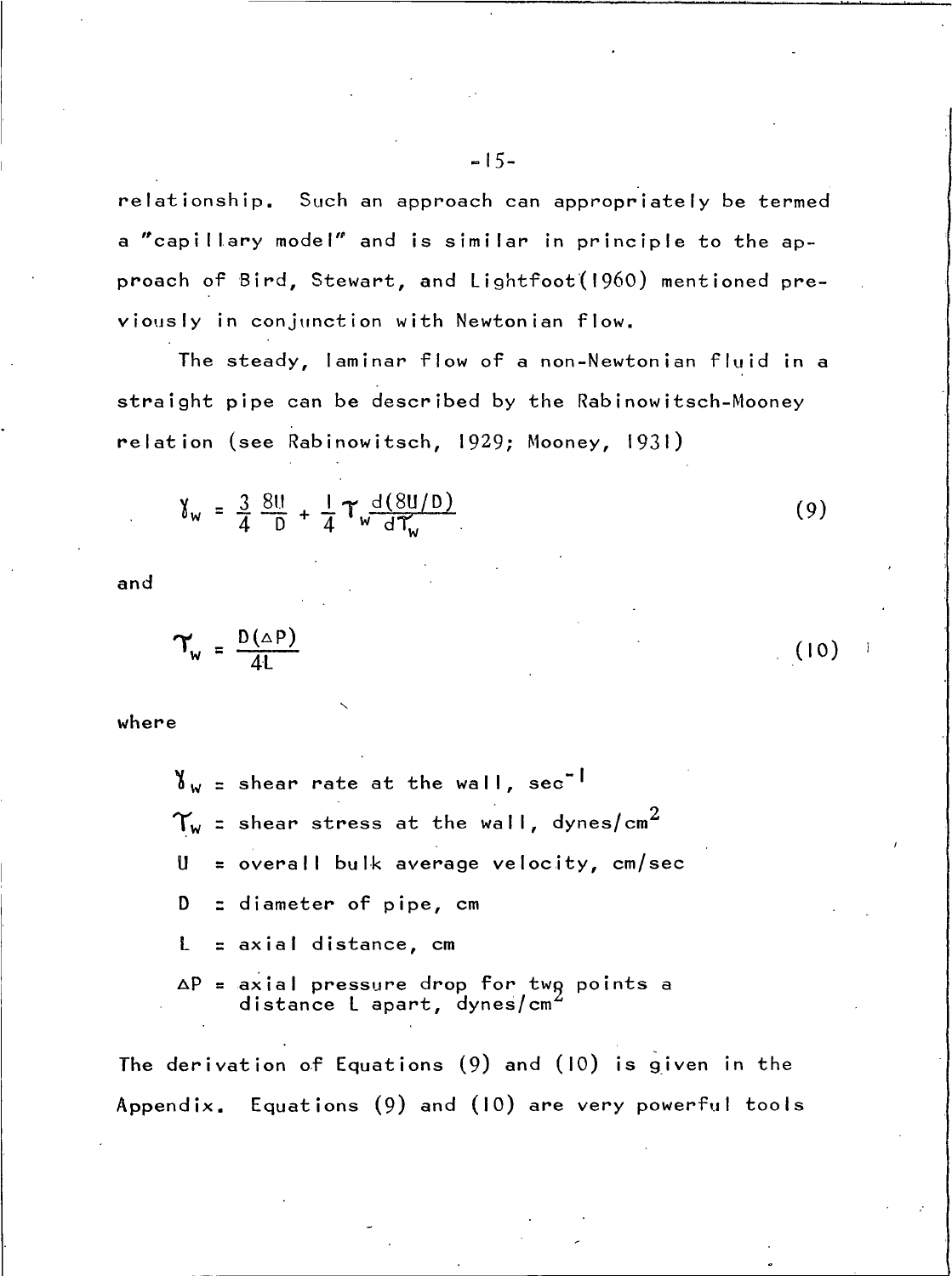for analysis of flow in pipes since they are independent of fluid properties. The only restriction in addition to steady, laminar flow is that the shear rate be a function only of shear stress. This restriction is probably not rigorously met for blood flow in extremely small tubes such as the vessels of the microcirculation since blood then cannot strictly be viewed as a homogeneous continuum.

Now, Equations (9) and (10) can be applied at a point in a packed bed as fluid moves through a single pore. That is,

 $(11)$ 

 $(12)$ 

$$
\delta_o = \frac{3}{4} \frac{8u}{D_o} + \frac{1}{4} \gamma_o \frac{d(8u/D_o)}{d\gamma_o}
$$

and

$$
\Upsilon_{\rm o} = \frac{\rm D_o}{4} \frac{\rm dP}{\rm dx}
$$

where

 $\delta_{0}$  = shear rate at wall of pore, sec<sup>-1</sup>  $\gamma_{o}$  = shear stress at wall of pore, dynes/cm<sup>2</sup> u = local interstitial velocity, cm/sec  $D_{0}$  = effective pore diameter, cm  $\frac{dP}{dx}$  = differential pressure gradient<br>dx at pore, dynes/cm<sup>2</sup>/cm

 $-16-$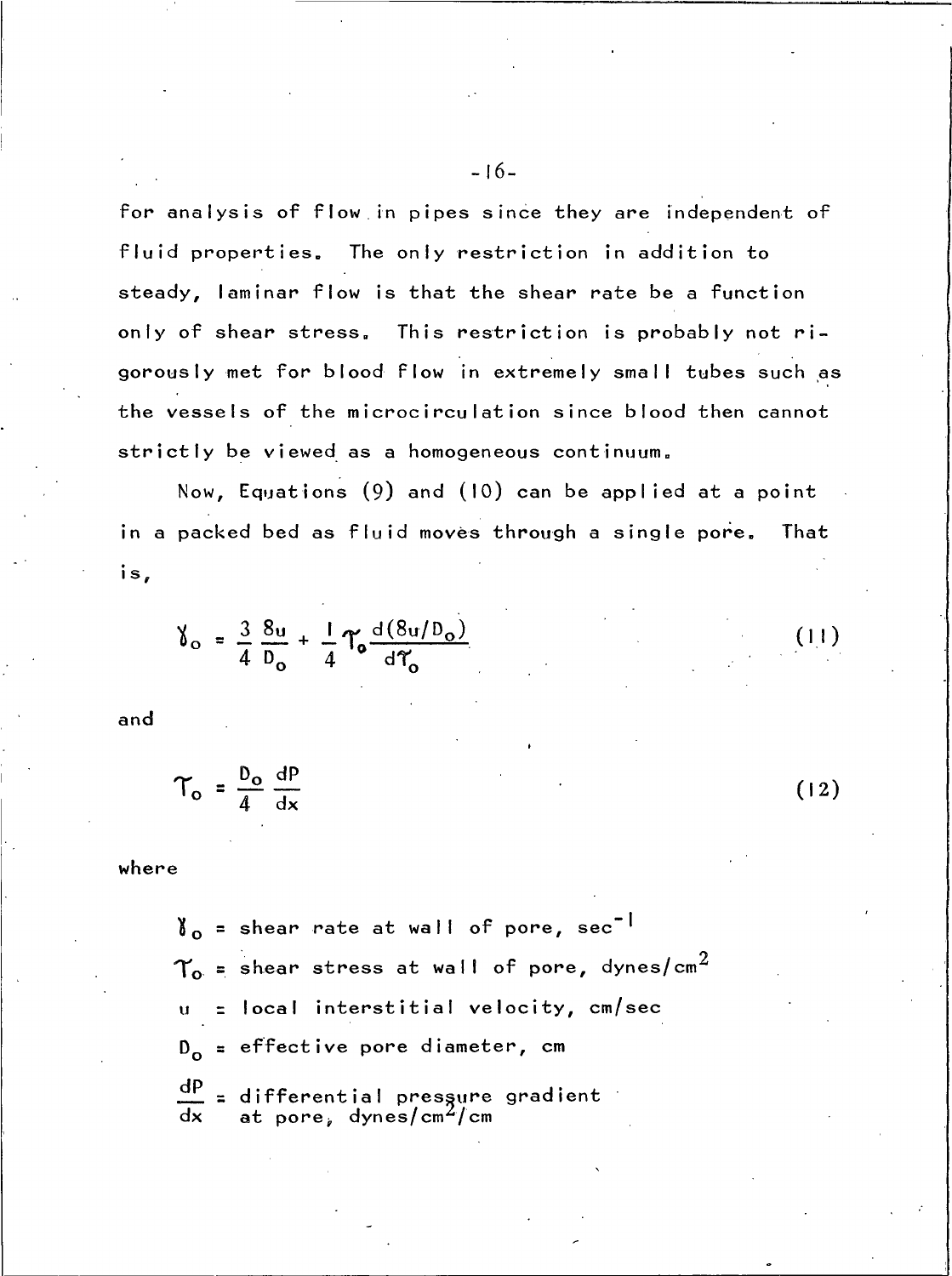However, the local interstitial velocity, u, can be related to the overall bulk average velocity, U, by

$$
u = u/\varepsilon \tag{13}
$$

Also

$$
U = V/A_{b}
$$
 (14)

where V is the overall volumetric flow rate and  $A_{\mathbf{b}}$  is the cross-sectional area of the bed. Thus,

$$
u = \frac{V}{\epsilon A_b} \tag{15}
$$

Furthermore, the differential pressure gradient at the pore can be considered constant along the axis of the bed so

$$
\frac{dP}{dx} = \frac{\Delta P}{L} \tag{16}
$$

where  $\Delta P$  is the axial pressure drop across the effective length of the bed, L.

Now, substituting Equations (15) and (16) into Equations  $(11)$  and  $(12)$  gives

$$
\gamma_o = \frac{3}{4} \frac{8V}{\epsilon A_b D_o} + \frac{1}{4} \gamma_o \frac{d(8V/\epsilon A_b D_o)}{dT_o}
$$
 (17)

and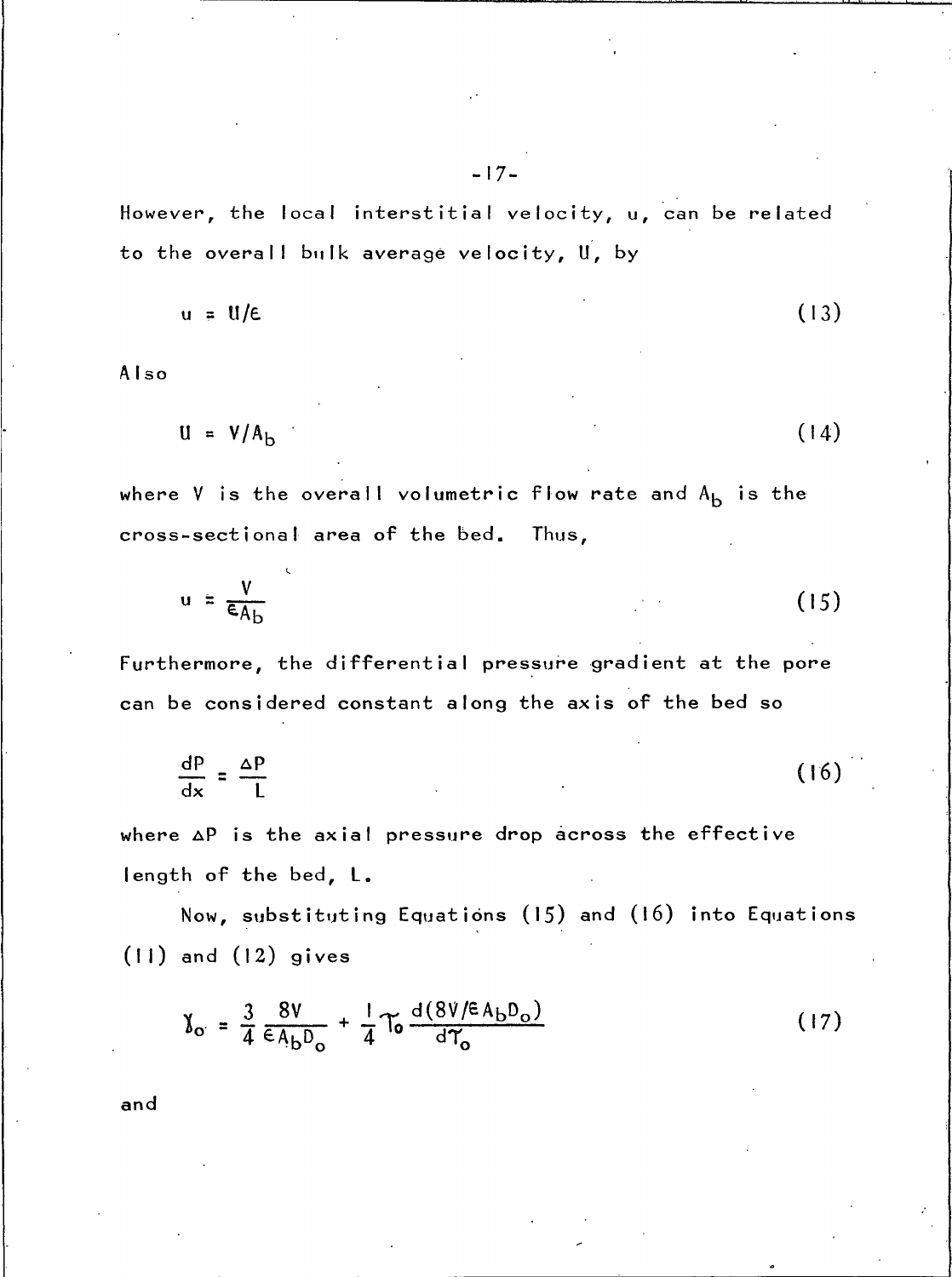$$
\Upsilon_{\rm o} = \frac{D_{\rm o}}{4} \frac{\Delta P}{L}
$$

Thus, the local shear rate and shear stress at the wall of a single pore within the bed have been related to the overall variables of flow. The only parameter in Equations (17) and (18) that does not lend itself to direct observation is the effective pore diameter, D<sub>o</sub>. The resolution of this problem will be presented shortly.

Equations (17) and (18) can then be used to estimate the mean apparent viscosity for the fluid flowing through the bed. That is,

$$
\mu_{\rm a} = \frac{T_{\rm o} g_{\rm c}}{\gamma_{\rm o}} \tag{19}
$$

In reality, Eq. (19) gives the local viscosity at the wall of a single pore. However, it is felt that such a value should be reasonable to use in attempting to correlate pressure drop flow rate data. Thus, the mean apparent viscosity,  $\mu_a$ , for blood flowing through a packed bed would, in general, vary with overa!! rate of flow but would be considered constant for a given rate of flow.

llsing the concept of mean apparent viscosity it should be possible to correlate blood flow in a packed bed. That

 $(18)$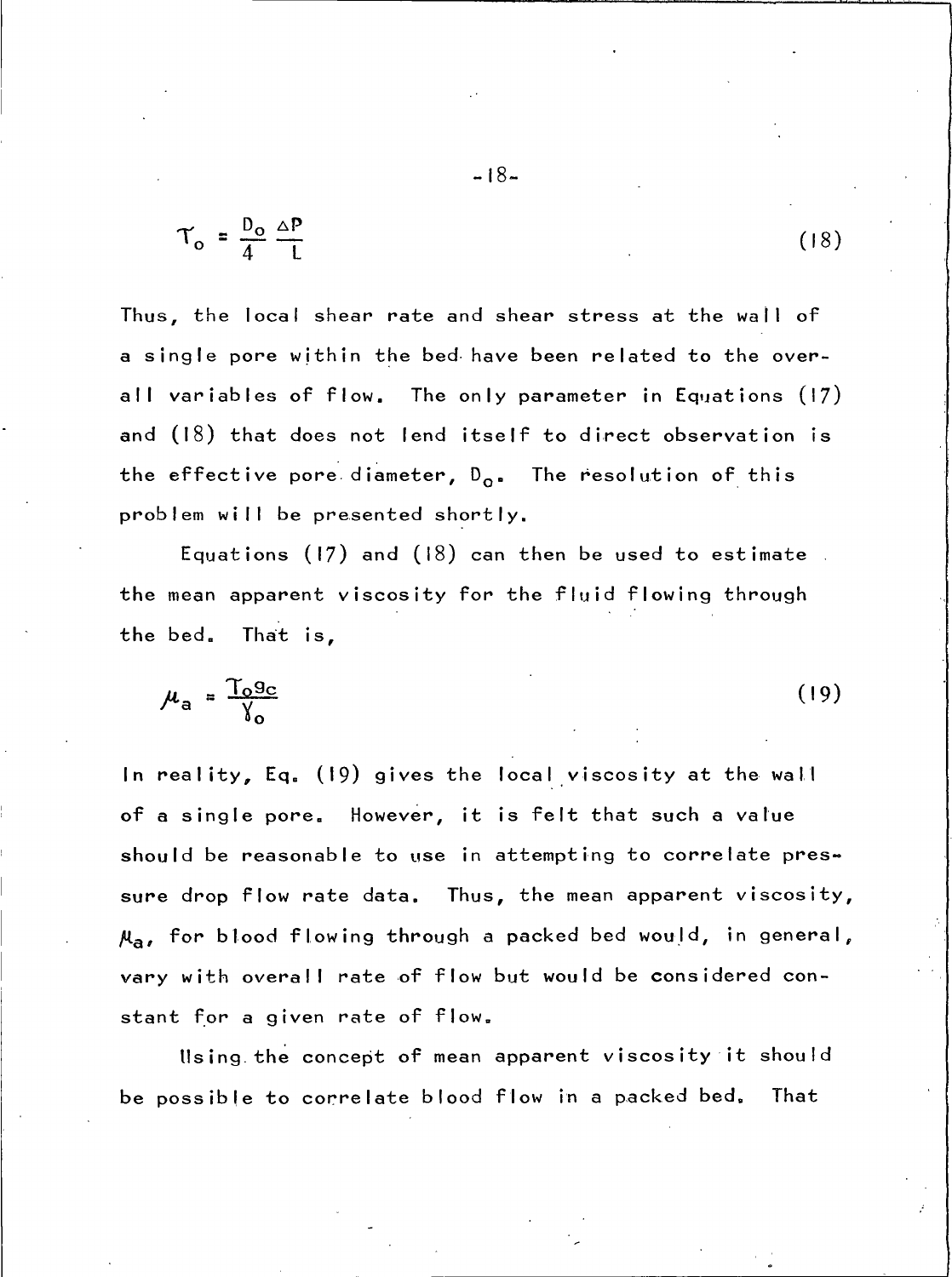$$
\operatorname{Re}_{\mathfrak{m}} = \frac{\operatorname{D}_{\mathfrak{p}} \mathfrak{U} \rho}{\mu_{\mathfrak{q}} \left( 1 - \epsilon \right)} \tag{20}
$$

Hence, laminar blood flow should be described by a modified Kozeny-Carman equation

$$
\frac{\Delta P g_c D_p \epsilon^3}{L \rho U^2 (1 - \epsilon)} = \frac{150}{(D_p U \rho) / \mu_a (1 - \epsilon)}
$$
(21)

Turbulent blood flow should be described by the Burke-Plummer equation as for Newtonian flow since the fluid vis-Blood flow in cosity does not enter into the correlation. intermediate regions could then be described by a modification of the Ergun equation

$$
\frac{\Delta P_{\text{9c}} D_{\text{p}} \epsilon^3}{L \rho U^2 (1 - \epsilon)} = \frac{150}{(D_{\text{p}} U \rho) / \mu_{\text{a}} (1 - \epsilon)} + 1.75
$$
 (22)

Thus, the only modification that need be made for non-Newtonian blood flow is the determination of the appropriate mean apparent viscosity which is now a variable as are pressure drop and flow rate.

It should be noted the Eq. (22) can be rearranged to give

is,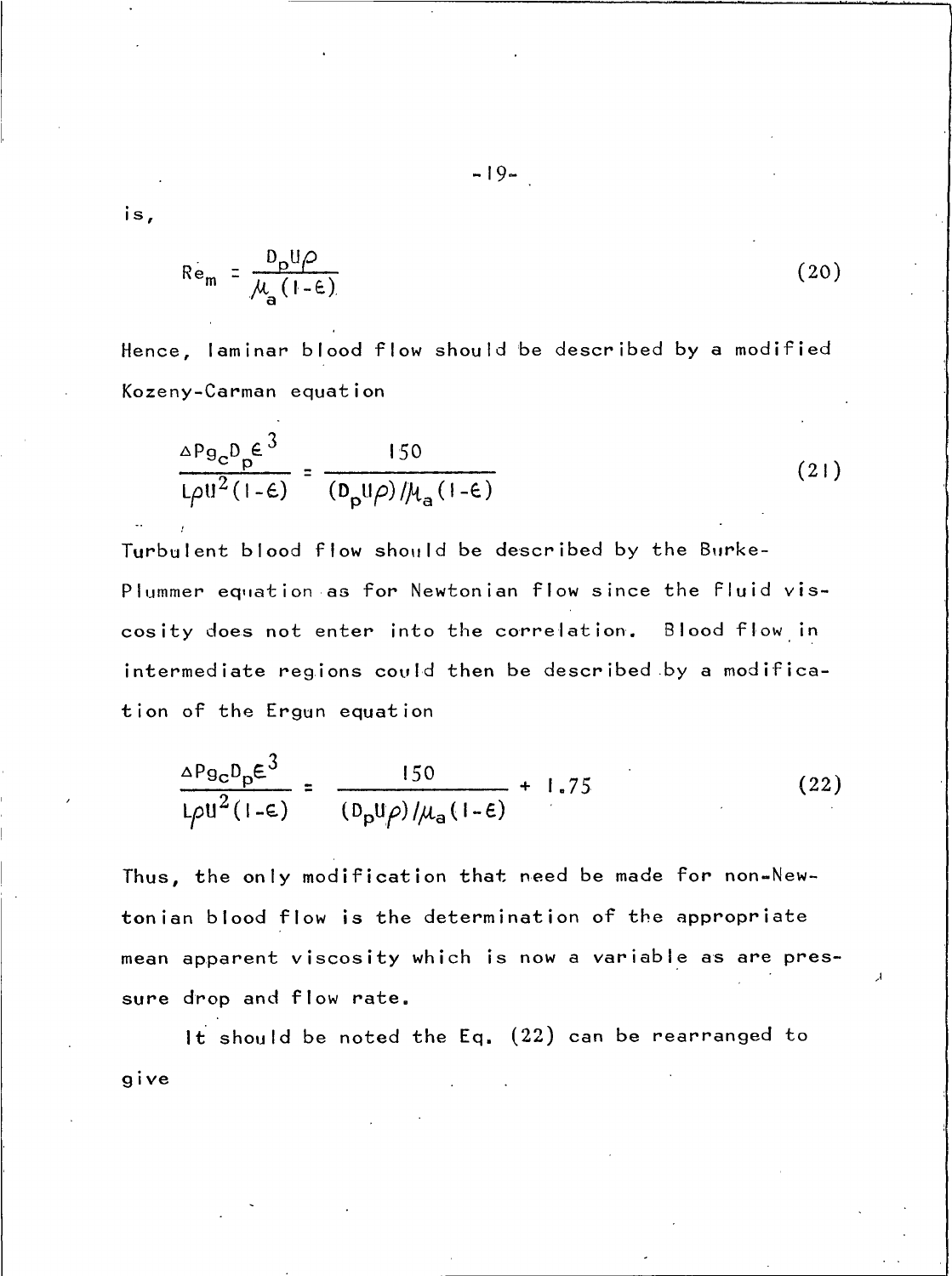$$
\Delta P = \frac{150L(I-\epsilon)^2}{9c^Dp^2} \mu_a U + \frac{1.75L\rho(I-\epsilon)}{9c^Dp^{\epsilon^3}} U^2
$$
 (23)

Thus, it can readily be seen that the correlation proposed by Benis and co-workers to describe blood flow in the microcirculation, Eq.  $(2)$ , is essentially the same as Eq.  $(23)$ which is proposed to adequately describe blood flow in a packed bed.

The effective pore diameter,  $D_{o}$ , can be determined by examining Newtonian flow through a packed bed. That is, for Newtonian flow

$$
\frac{d(8V/\epsilon A_b D_o)}{dT_o} = \frac{8V/\epsilon A_b D_o}{T_o}
$$
 (24)

so Eq. (17) becomes

$$
\delta_o = \frac{8V}{\epsilon A_b D_o}
$$
 (25)

Thus, for Newtonian flow

$$
\mu = \frac{\Upsilon_0 g_c}{\Upsilon_0} = \frac{D_0^2 \Delta p g_c \epsilon A_b}{32V L}
$$
 (26)

 $so$ 

$$
D_{o} = \left(\frac{32\mu VL}{4P_{9c}\epsilon A_{b}}\right)^{\frac{1}{2}}
$$

 $(27)$ 

 $-20-$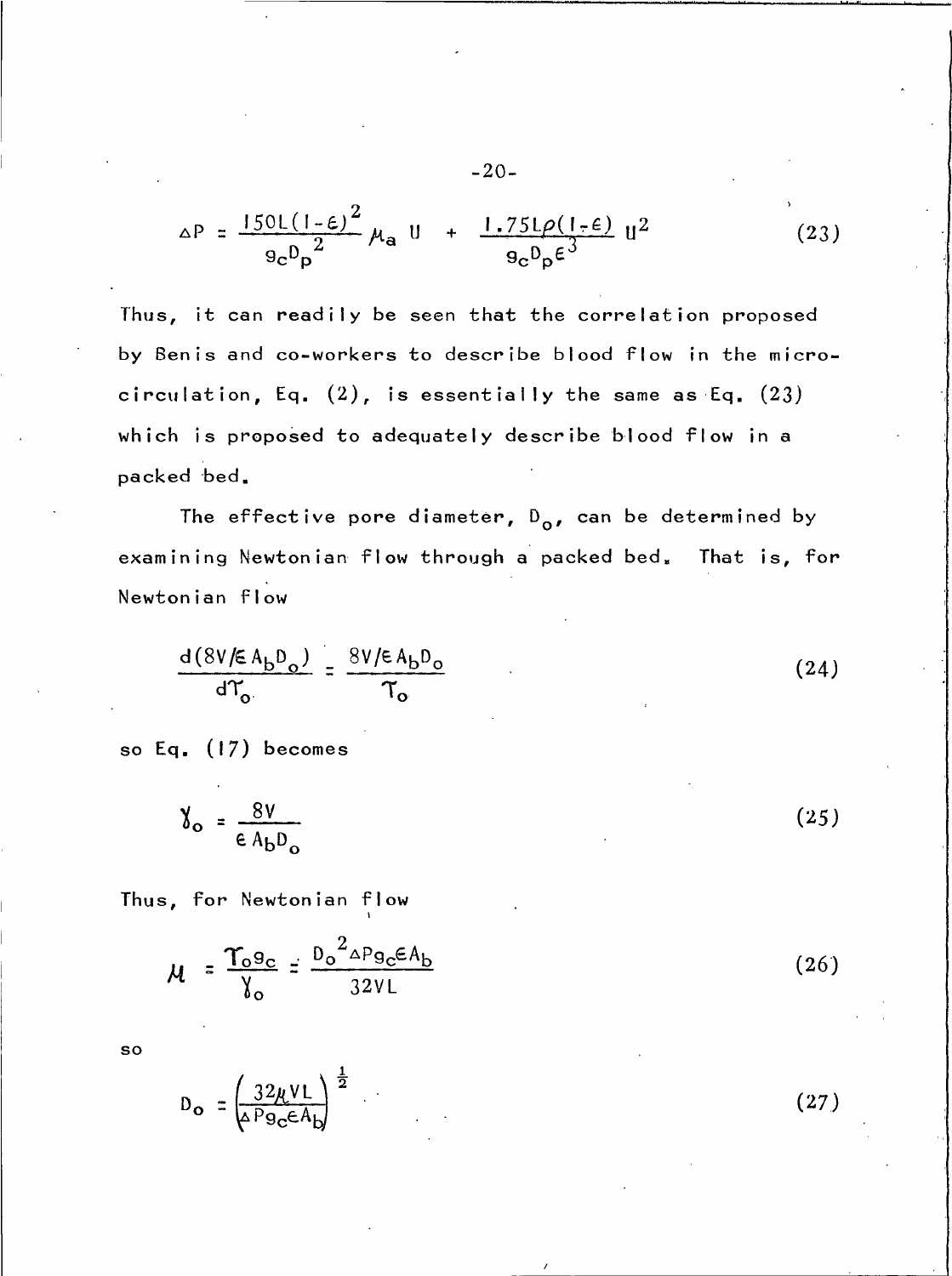Do should, of course, be constant for a given bed.

It is now useful to summarize the steps involved in the application of the capillary model to analysis of blood flow in a packed bed.

- $\left\{ \cdot \right\}$ Obtain pressure drop flow rate data for a Newtonian fluid.
- Determine  $D_0$  using Eq. (27). 2)
- 3) Obtain pressure drop flow rate data for blood flow.
- 4) Determine shear rate and shear stress within the bed using Equations (17) and (18).
- 5) Determine mean apparent viscosity for each flow rate using  $Eq. (19)$ .
- 6) Calculate modified friction factor and modified Reynolds number using Equations (5) and  $(20)$ .
- Plot friction factor vs. Reynolds number on 7) a log-log scale to see if the appropriate relationship is satisfied.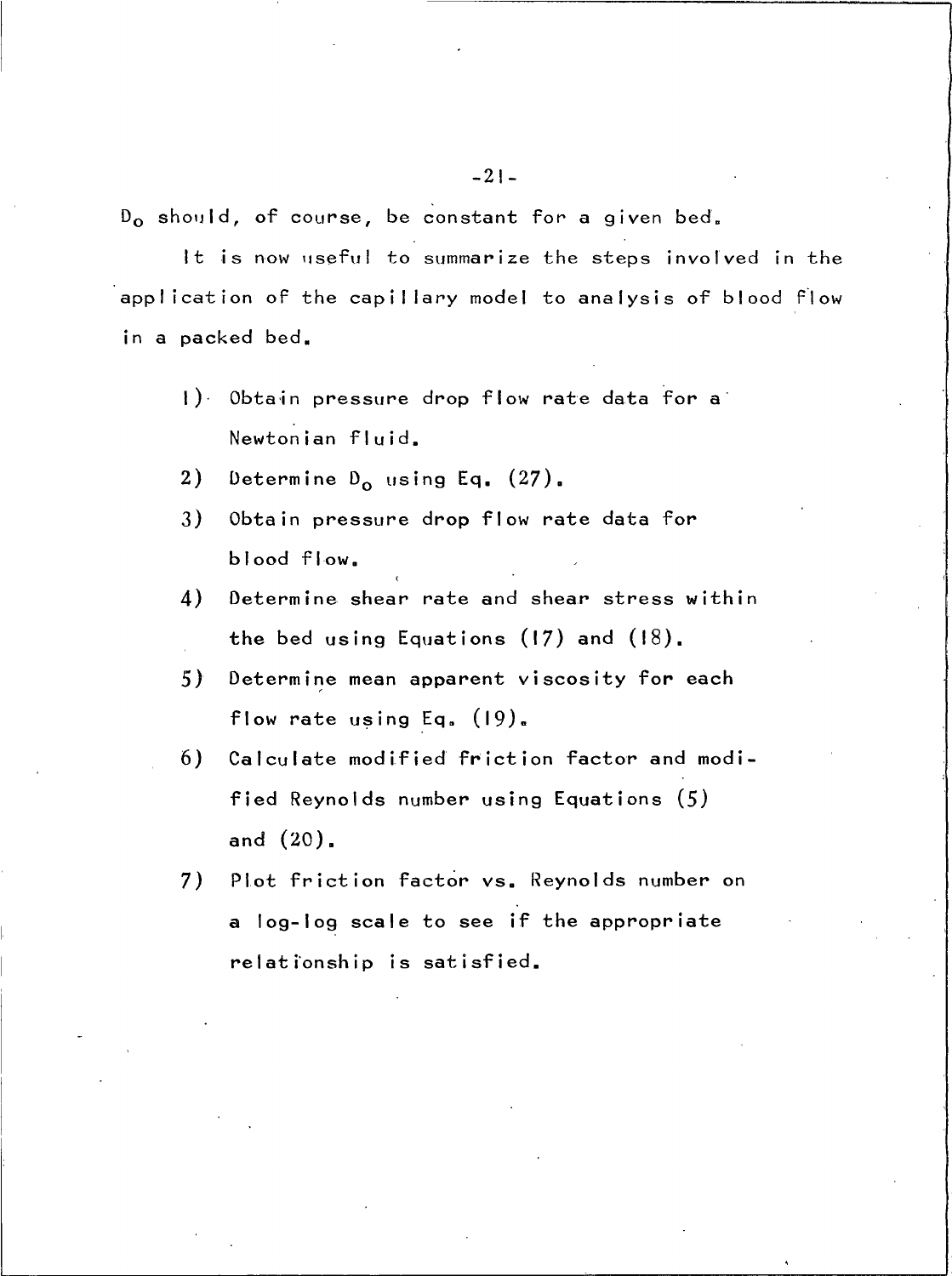### EXPERIMENTAL APPARATUS AND PROCEDURE

#### Experimental Apparatus

A general schematic diagram of the experimental apparatus used is shown in Fig. 2, p. 23. Steady flow was initiated with a syringe pump (Harvard Apparatus Co., Model 902) utilizing  $30$  and  $50 \text{ cm}^3$  gas-tight syringes (Hamilton Co.,  $\#1030$  and  $\#1050$ ). The pressure drop across the column was monitored by a differential strain-gauge transducer (Statham Instruments, Inc., Model PL280TC) which converted the pressure drop to a corresponding electrical output that was then read on a universal transducer readout (Statham Instruments, Inc., Model SC1001). Standard luer-lok fittings were used in conjunction with polyethylene tubing (Becton, Dickinson and Co.) to connect the syringe to the column as well as to connect the pressure taps to the transducer.

A more detailed diagram of the column used is shown in The column was cast of clear lucite polymer Fig.  $3. p. 24.$ with an inside bore diameter of 1.27 cm corresponding to a cross-sectional area of  $1.267$   $\text{cm}^2$ . The pressure taps were 15.24 cm apart which, of course, was then the effective length of the column. Both ends of the column were threaded to fit a solid stainless steel end cap with luer-lok fitting (Millipore Corp., Model XX30 025 00). In addition, a teflon gasket, a porous stainless steel support plate, and a mesh